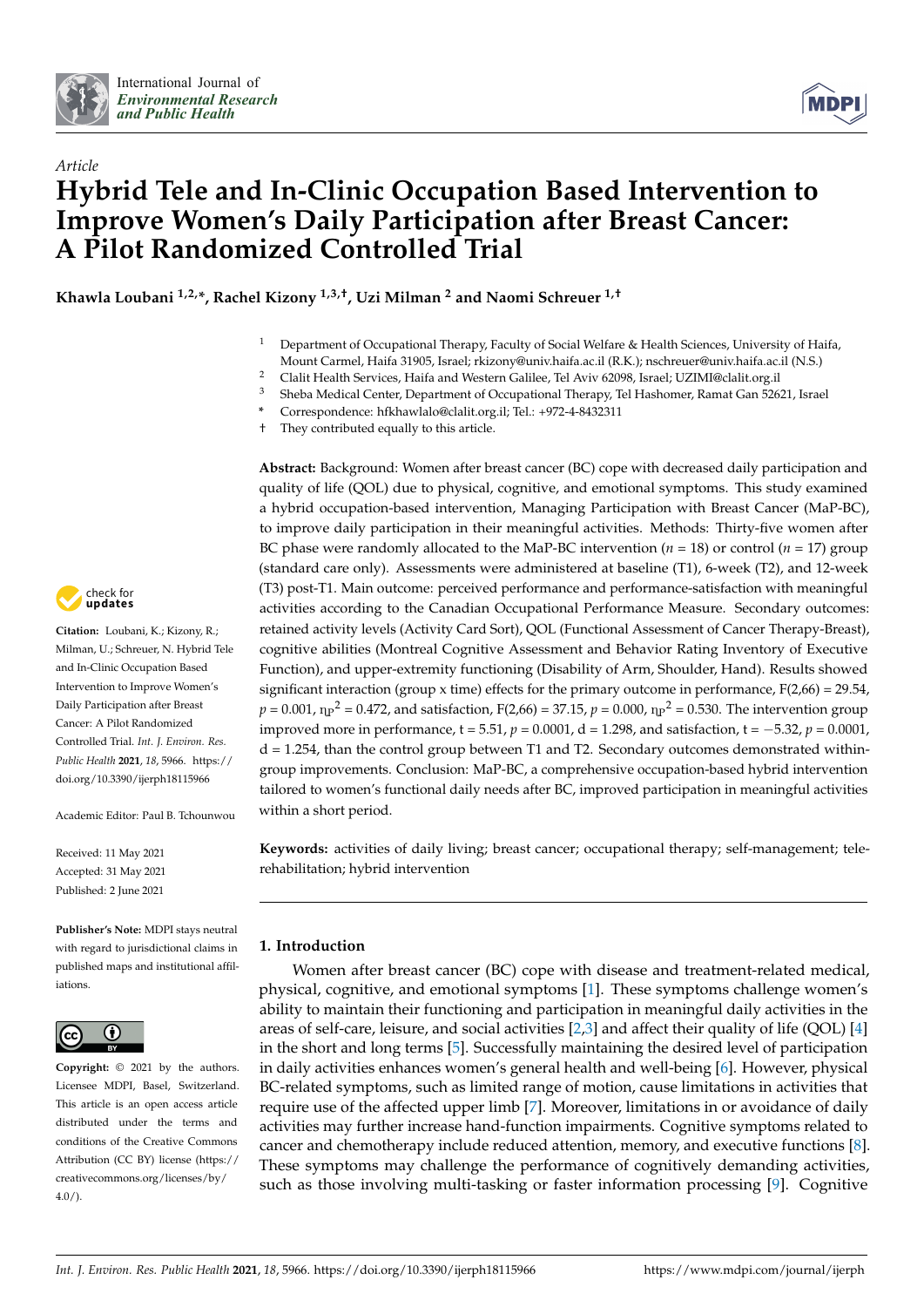impairments also are associated with emotional and psychological consequences, such as anxiety and depression [\[10\]](#page-12-9) arising from the diagnosis of cancer, its symptoms, or fear of cancer recurrence [\[11\]](#page-12-10).

Daily functioning encompasses both physical and psychosocial abilities [\[12\]](#page-12-11). Living with restricted abilities for an uncertain duration affects women's participation in meaningful activities and their QOL [\[13\]](#page-12-12) for many years after the BC diagnosis. Therefore, women diagnosed with BC can benefit from early rehabilitation to ameliorate functional deterioration and enhance participation [\[4\]](#page-12-3). Maximizing daily function and participation is a unique role of occupational therapists. They specialize in evaluating and treating the client's complex functional needs and barriers within that client's context and environment [\[14\]](#page-12-13). Occupational therapy (OT) interventions have the potential to address the survivor's current abilities and disease-related restrictions [\[15\]](#page-12-14) to enhance participation in meaningful activities and facilitate independence and QOL [\[16,](#page-12-15)[17\]](#page-12-16). These interventions also offer tools to improve performance by adapting daily activities and environments [\[5,](#page-12-4)[16\]](#page-12-15) while considering the need of long-term management.

Women after BC need to actively manage their BC-related long-term consequences [\[18\]](#page-12-17). Therefore, to increase their competence and self-efficacy, the rehabilitation process should integrate "patient centered" approaches [\[19\]](#page-12-18) and specifically those applying centered attention to the patient by recognizing the uniqueness of the person, focusing on their capacities, and supporting their self-determination to strive to achieve their goals and to be independent [\[20\]](#page-12-19), such as self-management approaches. This is in line with the current health system comprehensive approach to health care, that focuses on the patient's needs aiming at increasing quality of care [\[21\]](#page-12-20). Indeed, studies have reported the effectiveness of OT interventions that use self-management approaches with BC patients in enhancing the participation of women undergoing chemotherapy, using telephone-based sessions [\[17](#page-12-16)[,22\]](#page-12-21) and in addressing daily challenges related to cognitive dysfunction [\[23\]](#page-12-22). However, randomized control trial (RCT) studies that examined similar programs are scarce.

To address these issues, we developed a comprehensive occupation-based and individually tailored hybrid intervention—Managing Participation with Breast Cancer (MaP-BC)—that focuses on improving women's participation in meaningful daily activities in the subacute phase of BC. It uses a hybrid approach, integrating individual in-clinic and tele-rehabilitation sessions. The MaP-BC adopts the Model of Human Occupation [\[15\]](#page-12-14) as the overarching theoretical basis to deeply understand, from an occupation-based perspective, how women after BC experience disruptions to their occupational performance and participation [\[24\]](#page-13-0); how they are motivated to do things, what occupational adaptation process is needed following BC diagnosis [\[2\]](#page-12-1), and what effort is needed to regain their abilities to participate in activities that were part of their daily routines prior to BC [\[9\]](#page-12-8). Practically, MaP-BC integrates principals drawn from three approaches: (1) self-management strategies (i.e., solving problems, making decisions, taking action, and utilizing resources) [\[19\]](#page-12-18); (2) biomechanical approach (i.e., managing sensory-motor symptoms and function, saving energy, and environmental adaptations) [\[25\]](#page-13-1); and (3) multi-context treatment approach to train metacognitive strategies related to women's daily activities [\[26\]](#page-13-2). Tele-rehabilitation incorporates the use of information and communication technologies (e.g., text messages or videoconferencing) to improve availability of rehabilitation services to clients by providing therapy beyond the physical clinical environment. Thus, tele-rehabilitation facilitates and enhances services' accessibility in terms of time and distance; avoiding wasting time. Travel costs and risks travelling to and from the clinic [\[27](#page-13-3)[,28\]](#page-13-4). Tele-rehabilitation can be delivered either in a synchronous (real-time) where the therapist and client are communicating online, each located in a different environment, or in an asynchronous manner, where communication is offline [\[29\]](#page-13-5). Tele-rehabilitation follows the same general principles of traditional rehabilitation except for methods that require "hands on" such as when facilitating movements [\[30\]](#page-13-6). In the Map-BC, the tele-rehabilitation sessions aimed to enhance accessibility and continuity of the rehabilitation process by taking advantage of home environments to facilitate self-management and generalize treatment gains in real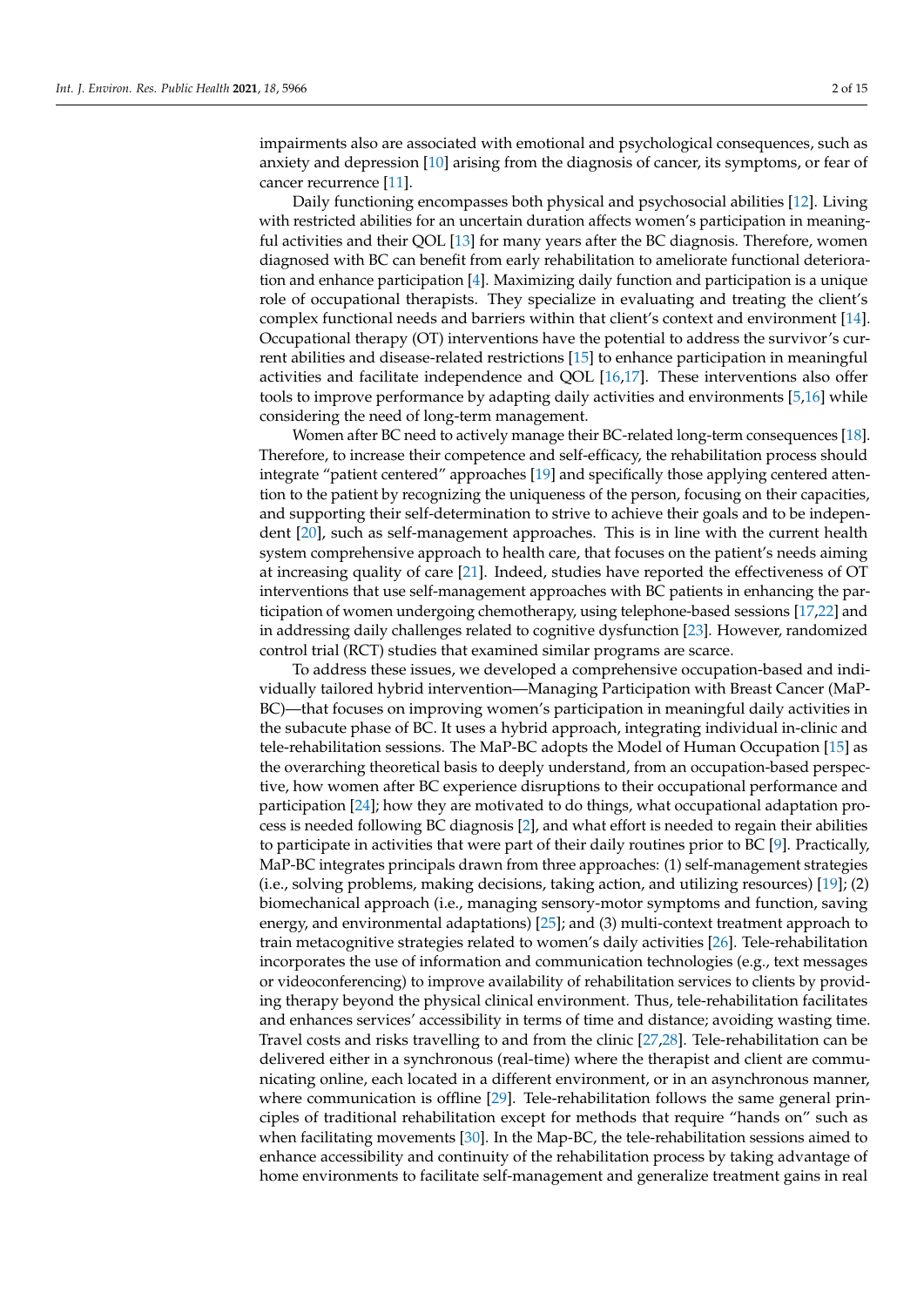life. In fact, the hybrid approach helps narrowing the gap between the clinic environment and the home environment. The hybrid approach is specifically advantageous to people with a weak immune system and low energy, who require multiple visits to clinics due to cancer-related treatments [\[31\]](#page-13-7).

This study's primary aim was to examine the feasibility of the hybrid MaP-BC intervention to improve participation in meaningful daily activities of women in their subacute phase after BC compared with standard care (medical and psychosocial or allied health care). The secondary aims were to examine the feasibility of the hybrid MaP-BC in improving QOL, general participation, and motor and cognitive abilities.

## **2. Materials and Methods**

This study was approved by the Helsinki committee of Clalit Health Services (0239- 16-COM1) and Ethics committee of the University of Haifa (No.303/19) and registered at the Israeli Health Ministry clinical trials website (MOH\_2018-01-17\_002105). A single-blind RCT design was used. Participants were randomly allocated to either the intervention or control group using block randomization with an allocation ratio of 1:1. Randomization was performed by a researcher that was not involved in participants' recruitment and had no contact with any of the participants along the study and in addition, allocation was concealed. Assessments were administered prior to randomization (baseline T1), at six weeks (T2), and at 12 weeks post-baseline (T3).

## *2.1. Participants*

Women were eligible for enrollment if they were insured by the largest health service in the country. Inclusion criteria were women with invasive ductal carcinoma, Stages I to III who (a) were 3 to 24 months post-BC diagnosis, (b) had completed primary adjuvant therapies, (c) were previously healthy, and (d) reported difficulties or decreased participation in daily activities compared with before BC. The exclusion criterion was severe (neurological, cognitive, mental, or orthopedic) disability that affected daily functioning. The sample size calculation resulted in 35 women according to the primary outcome measure, calculated using G \* Power software [\[32\]](#page-13-8) for repeated measures mixed design (within between interactions) to obtain a moderate effect size (v) of 0.40, power of 0.80, and  $\alpha$  of 0.05.

#### *2.2. Procedure*

Women were referred to the study by staff from their oncology clinics in northern Israel. Eligible women signed the informed consent form and completed the T1 assessment. To minimize bias, the women were randomly allocated to the intervention or control groups after T1 by a researcher who was not involved in recruiting, assessing, or treating the participants. Assessments were administered by OT assessors who were blinded to the group allocations. The intervention group received the 6-week hybrid MaP-BC intervention plus standard care. The control group received standard care only. Between T2 and T3, both groups received a weekly follow-up phone call to document medical interventions and to minimize dropouts. Women in the control group were offered the hybrid MaP-BC intervention after completing T3.

## MAP-BC Intervention

The MAP-BC is a 6-week hybrid intervention consisting of alternating weekly in-clinic OT sessions and tele-rehabilitation sessions (from the woman's home) for 12 total sessions with a licensed OT. The hybrid MaP-BC protocol (Table [A1\)](#page-12-23) is tailored to the occupational needs and goals that each woman defined as important, considering her habits, roles, abilities, limitations, and environmental and life contexts (e.g., family and work). The women are trained in various strategies to achieve their specific goals related to personally meaningful activities.

The first meeting was at the OT clinic and included setting functional meaningful goals to be achieved during the following sessions, planning a timeline, and training the woman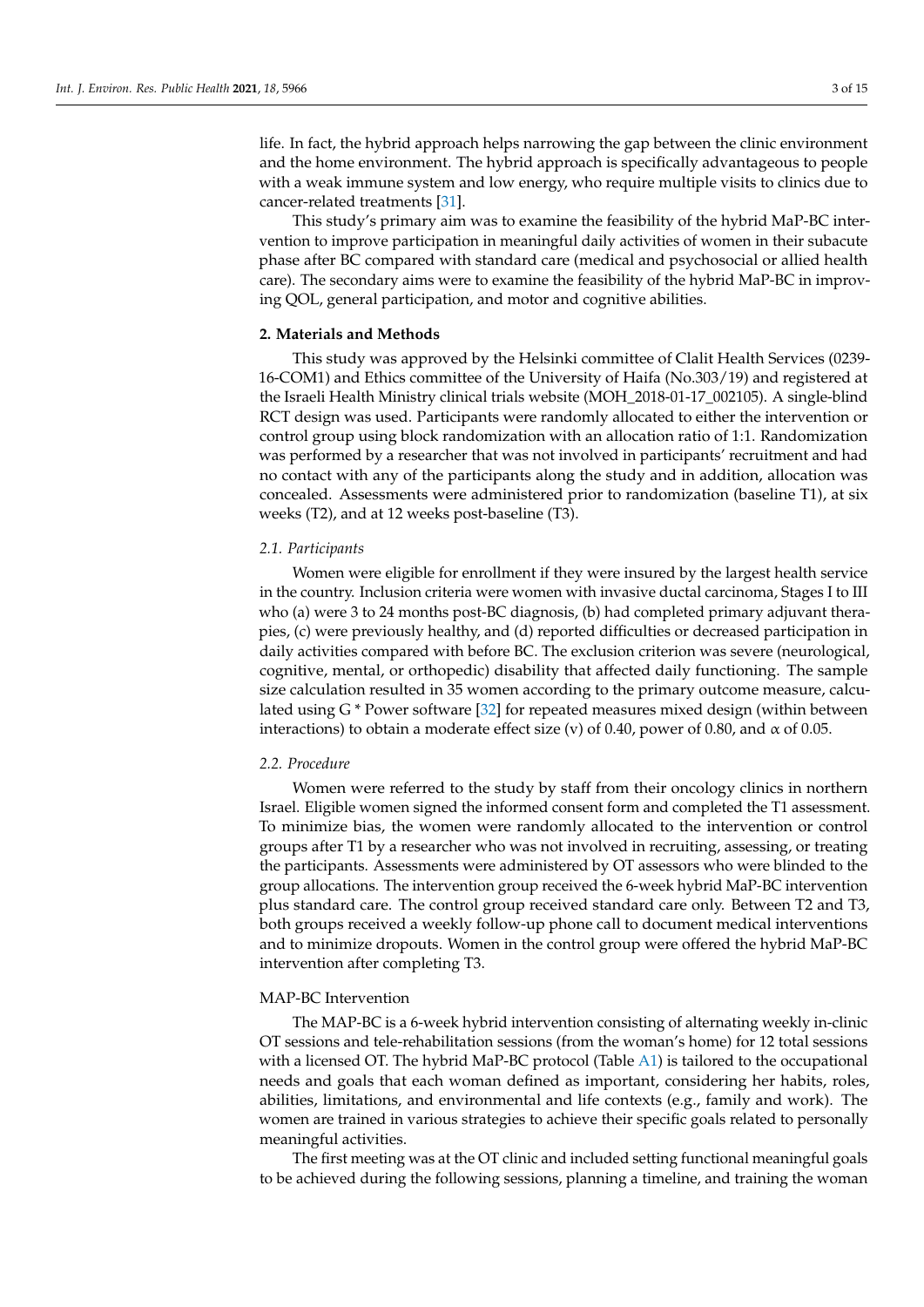to use the computerized CogniMotion tele-system (ReAbility Online, Gertner Institute, Sheba Medical Center, Ramat Gan, Israel) [\[1\]](#page-12-0).

The CogniMotion tele-system is a 3D video capture camera-based system (at the time of the current study with the Microsoft's Kinect 3D sensor) to capture upper extremities movements while interacting with virtual games and tasks (e.g., con-structing a puzzle or preparing a pizza) (Description available online: [https://www.reabilityonline.com/tele](https://www.reabilityonline.com/tele-motion/)[motion/](https://www.reabilityonline.com/tele-motion/) (accessed on 28 May 2021)). The equipment was located in the woman's home and connection to the OT's computer was done via the internet. The CogniMotion's usability, validity, as well as its feasibility and effectiveness, have been described previously [\[30](#page-13-6)[,33\]](#page-13-9). As mentioned above, during the first meeting, the women experienced the tele-rehabilitation games and tasks, and the OT personalized the level of difficulty according to each woman's motor and cognitive abilities as well as her functional needs. At the end of the meeting, each woman was loaned a camera to be used during the tele-rehabilitation sessions as well as for self-practice between sessions.

The following meetings included training on self-management and meta-cognitive strategies needed to manage symptoms and minimize barriers to participating in the selected meaningful activities (e.g., self-knowledge, awareness and processing strategies, using cognitive strategies such as self-talk to enhance attention, reorganizing priorities, understanding and practicing activity demands, preparing weekly action plans, and utilizing potential environmental and social resources). Depending on the woman's functional needs and motor abilities, the sessions also covered several aspects of sensory-motor training (i.e., reducing range-of-motion limitations, strengthening the upper extremity, and improving fine-motor functioning).

During the tele-rehabilitation sessions, ways to implement the weekly plan and to transfer the strategies trained at the clinic into daily activities were discussed. These meetings enabled the women to address the dilemmas they faced during the week in coping with other daily activities. In addition, during these tele-rehabilitation online sessions, virtual games and tasks of the CogniMotion tele-system were used to enhance upper-extremity movements and cognitive abilities according to the participant's needs. Moreover, further adjustments to the games/tasks were performed as needed and additional games/tasks were taught. The occupational therapist provided technical support, when needed.

#### *2.3. Measures*

The following tools were used at each assessment (T1, T2, and T3): demographic and clinical-data questionnaire that included age, education, marital status, months since diagnosis, surgery, BC stage, medical therapies upon diagnoses, and additional therapies (reported at T1 only).

## 2.3.1. Primary Outcome

## Canadian Occupational Performance Measure

The Canadian Occupational Performance Measure (COPM) is a semi-structured interview that measures participation in meaningful daily activities [\[34\]](#page-13-10). Participants choose four activities and rate them on an ordinal 10-point scale relating to perceived performance from 1 (not able to do) to 10 (able to do extremely well) and to performance satisfaction from 1 (not satisfied at all) to 10 (extremely satisfied). Final scores were mean ratings of performance and performance satisfaction of the four activities. The same activities were rated at T1, T2, and T3. In addition, we summed, the number of activities in which each woman achieved a minimal detectable improvement (≥2 points) for performance and performance satisfaction [\[35\]](#page-13-11). Validity and reliability of the COPM has been established in several populations [\[36\]](#page-13-12) and used as a primary outcome in RCT studies [\[37\]](#page-13-13).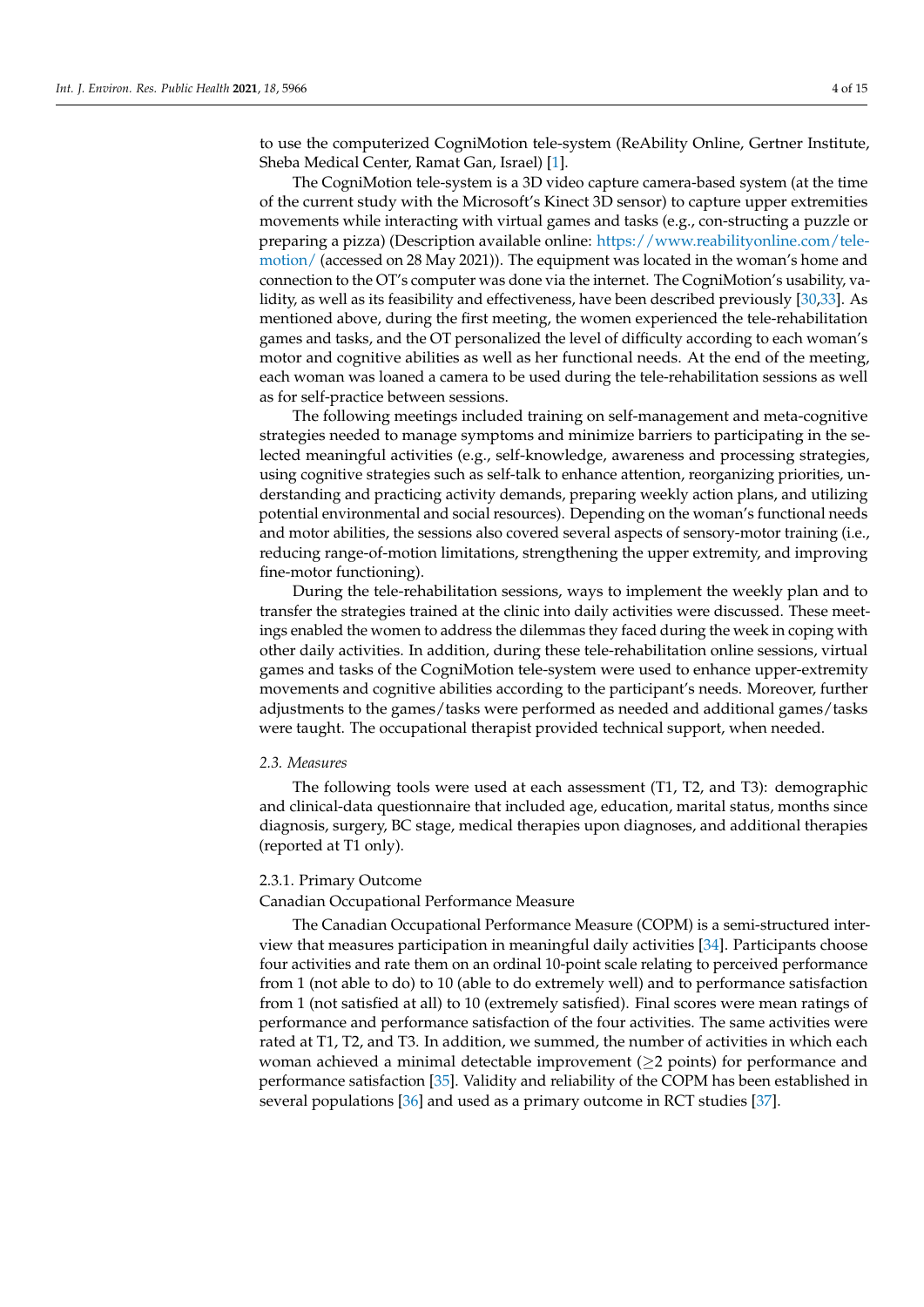# 2.3.2. Secondary Outcomes Activity Card Sort

The Activity Sort Card (ACS) assesses self-reported participation in 89 everyday activities divided into four domains: instrumental activities of daily living (e.g., driving, paying bills); social-cultural (e.g., traveling, visiting friends); low-demand leisure activities (e.g., watching television, reading); and high-demand leisure activities (e.g., hiking, sports) [\[38\]](#page-13-14). This RCT used the ACS version adapted for patients living in the community [\[39\]](#page-13-15). Women are asked to sort the activities they did before illness and categorize each activity into 1 (doing now), 0.5 (doing less after illness), reflecting reduced participation, or 0 (given up due to illness). Each woman's total retained activity level in each domain was calculated (sum of the activities performed at each assessment divided by the sum of activities performed before illness). A retained activity level score of less than 100% indicates reduced participation within the comparison period (i.e., T1, T2, and T3) compared with before the illness. The ACS demonstrates good test–retest reliability and construct validity [\[40\]](#page-13-16).

#### Disability of Arm, Shoulder, and Hand: Quick Version

The Disability of Arm, Shoulder, and Hand: Quick version (Quick-DASH) assesses self-reported disability of the upper extremities [\[41\]](#page-13-17). The Quick-DASH includes 11 items rated on a 5-point ordinal scale. The final score is the mean score of all items (at least 10 of 11) converted to a score ranging from 0 to 100. Higher scores indicate higher disability. The Quick-DASH has been found reliable and valid for assessing upper extremity disability after BC [\[42\]](#page-13-18).

## Hydraulic Hand Dynamometer

The hydraulic hand dynamometer assesses hand-grip strength [\[43\]](#page-13-19) in kilograms and has been found highly reliable [\[44\]](#page-13-20).

#### Montreal Cognitive Assessment

The Montreal Cognitive Assessment (MOCA) assesses general cognitive abilities in eight domains: visuospatial/executive functioning, naming, memory, attention, language, abstraction, delayed recall, and orientation [\[45\]](#page-13-21). Scores range from 0 to 30; a score of 26 or above reflects intact cognition. The MOCA has good internal consistency reliability [\[45\]](#page-13-21) and has been found sensitive for measuring mild cognitive impairment in cancer survivors [\[46\]](#page-13-22).

## Behavior Rating Inventory of Executive Function: Adult Version

The Behavior Rating Inventory of Executive Function-adult version (BRIEF-A) is a reliable and valid comprehensive assessment of self-reported executive functions [\[47\]](#page-13-23). The tool includes 75 items capturing adults' self-reported everyday executive functions (i.e., inhibit, shift, emotional control, working memory, plan/organize, task monitor, and organization of materials). Respondents answer how often each assessed behavior was a problem on a scale of 1 (never), 2 (sometimes), and 3 (often). The overall standard score (global executive composite) is transformed into t scores; higher scores reflect greater experienced difficulties. The BRIEF-A has moderate to high internal consistency and test–retest stability [\[47\]](#page-13-23). The current RCT used the final t scores for the global executive composite.

#### Functional Assessment of Cancer Therapy-Breast

The Functional Assessment of Cancer Therapy-Breast (FACT-B) assesses health-related QOL after BC diagnosis [\[48\]](#page-13-24). It includes 37 questions with responses given on a 5-point Likert scale from 0 (not at all) to 4 (very much). The questions constitute five dimensions of wellbeing: physical, social/family, emotional, functional, and additional concerns. The scores of all dimensions are summed to a total score ranging from 0 to 148, with higher scores indicating better health-related QOL [\[49\]](#page-13-25). This RCT used the FACT-B total and emotional well-being (six items; possible score range of 0–24) scores. The FACT-B has good reliability, validity, and internal consistencies [\[48\]](#page-13-24).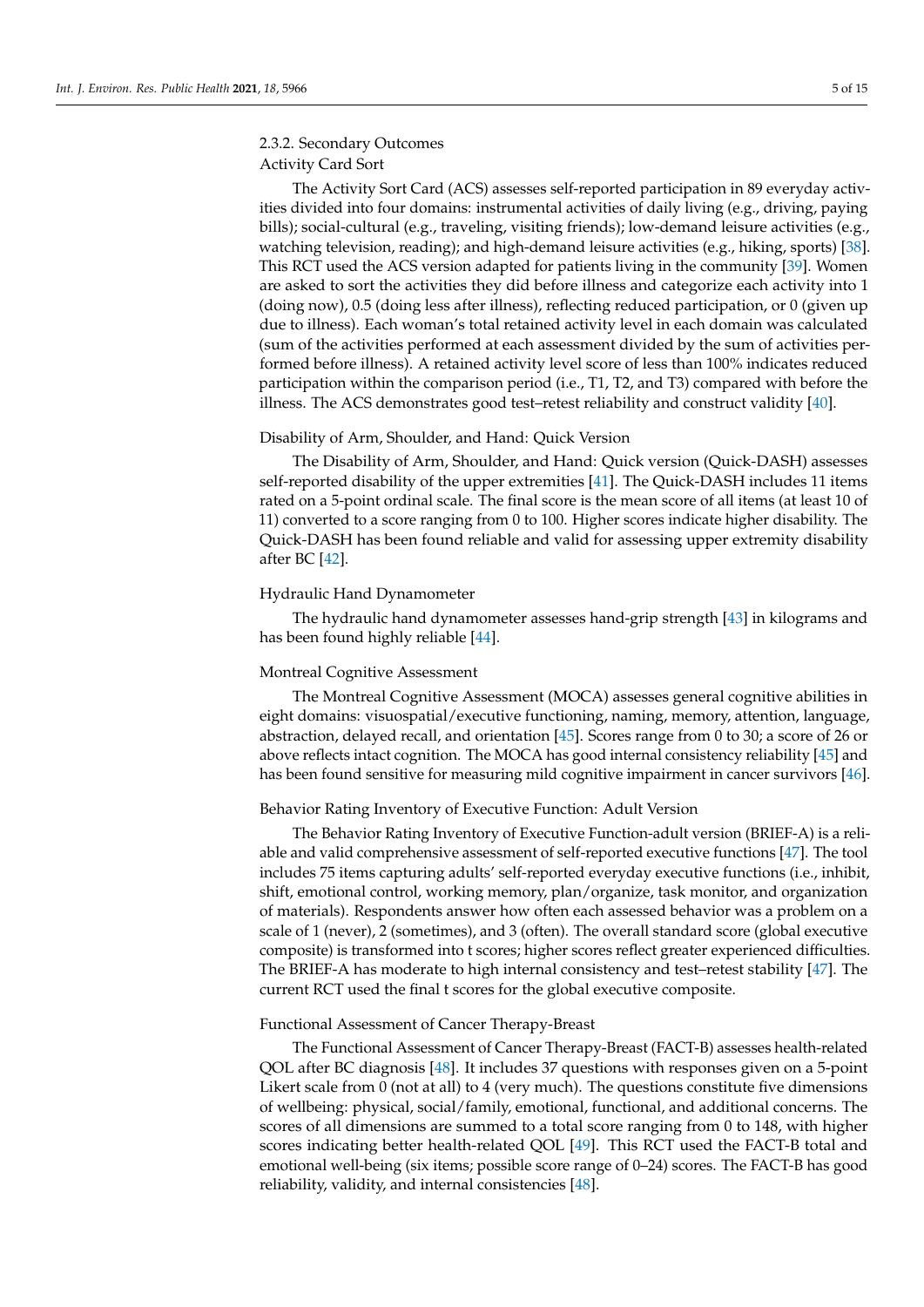## *2.4. Statistical Analysis*

We verified normality of the data by Shapiro–Wilk tests and statistical tests performed accordingly. Scores for all randomized women were analyzed using intention-to-treat analysis [\[50\]](#page-13-26) with Statistical Package for the Social Sciences (SPSS) version 25 (IBM Corp, Armonk, NY, USA) and independent t and Mann–Whitney tests to examine differences between groups at T1. We used repeated measures ANOVA mixed design to examine within-group (T1, T2, and T3) and between-group (intervention vs. control) differences for normally distributed primary (COPM) and secondary outcomes (ACS social-cultural and instrumental activities of daily living RALs, BRIEF-A, Quick-DASH, dynamometer, FACT-B). Partial eta square  $(n_p^2)$  were calculated. To interpret significant main effect of time, post-hoc pairwise comparisons (between each time point) with Bonferroni correction were conducted. To interpret significant interaction effects, paired t tests (between each time point) within each group were completed (Cohen's d effect size was calculated). For nonnormally distributed outcomes (COPM number of activities improved  $\geq$ 2 points, ACS highand low-demand leisure domain, RALs, and MOCA), we performed nonparametric tests. We used Friedman tests to examine within-group (T1, T2, and T3) differences, Wilcoxon signed-rank tests to examined differences between each time point, and Mann–Whitney tests to examine between-group differences at each time point. Effect sizes for significant nonparametric tests  $(r^2)$  were calculated [\[51\]](#page-13-27).

## **3. Results**

Figure [1](#page-6-0) presents the flow of study participants. Thirty-five women (mean age 49.97 years  $+$  11.97) were randomly allocated to the intervention ( $n = 18$ ) and control (*n* = 17) groups. No adverse events were reported by any of the participants.

At T1, no significant differences were found between the groups with respect to primary and secondary outcomes, demographic, and BC clinical characteristics except months since diagnoses (Table [1\)](#page-5-0).

<span id="page-5-0"></span>

| Variable                       | Intervention<br>Group<br>$(n = 18)$ |          | Control<br>Group<br>$(n = 17)$ |           | Between-Group<br>Comparison |      |  |
|--------------------------------|-------------------------------------|----------|--------------------------------|-----------|-----------------------------|------|--|
|                                | M(SD)                               | Range    | M(SD)                          | Range     | t                           | df   |  |
| Age (years)                    | 48.00 (11.14)<br>$28 - 69$          |          | 52.06 (12.80)                  | $31 - 64$ | $-1.00$                     | 33.0 |  |
| Education (years)              | 15.06 (1.92)<br>$12 - 17$           |          | 13.94 (2.28)                   | $11 - 17$ |                             | 33.0 |  |
| Months since diagnosis         | 14.56 (5.54)                        | $5 - 25$ | 11.24(3.17)                    | $6 - 17$  | $2.19*$                     | 27.3 |  |
|                                | $n\ (\%)$                           |          | $n\left(\%\right)$             |           | $\chi^2$                    | df   |  |
| Marital status                 |                                     |          |                                |           |                             |      |  |
| Married                        | 11(61.10)                           |          | 12 (70.60)                     |           | 0.35                        | 1.0  |  |
| Other                          | 7(38.90)                            |          | 5(34.40)                       |           |                             |      |  |
| BC stage                       |                                     |          |                                |           |                             |      |  |
| 1                              | 2(11.10)                            |          | 6(35.30)                       |           | 3.64                        | 2.0  |  |
| $\overline{2}$                 | 10(55.60)                           |          | 5(29.40)                       |           |                             |      |  |
| 3                              | 6(33.30)                            |          | 6(35.30)                       |           |                             |      |  |
| Surgery                        |                                     |          |                                |           |                             |      |  |
| Lumpectomy                     | 10(55.60)                           |          | 13 (76.50)                     |           | 1.70                        | 1.0  |  |
| Mastectomy                     | 8(44.40)                            |          | 4(23.50)                       |           |                             |      |  |
| Medical therapy upon diagnosis |                                     |          |                                |           |                             |      |  |
| Chemo                          | 14 (77.80)                          |          | 11 (64.70)                     |           | 0.73                        | 1.0  |  |
| Radio                          | 13 (72.20)                          |          | 12 (75.00)                     |           | 0.03                        | 1.0  |  |
| Hormonal                       | 10(55.60)                           |          | 13 (81.30)                     |           | 2.56                        | 1.0  |  |
| Additional therapy             |                                     |          |                                |           |                             |      |  |
| Lymphatic                      | 5(27.80)                            |          | 4(23.50)                       |           | 0.24                        | 2.0  |  |
| None                           | 6(33.30)                            |          | 7(41.20)                       |           |                             |      |  |
| Other                          | 7(38.90)                            |          | 6(35.30)                       |           |                             |      |  |

**Table 1.** Descriptive statistics and comparison of demographic and breast cancer clinical characteristics (*n* = 35).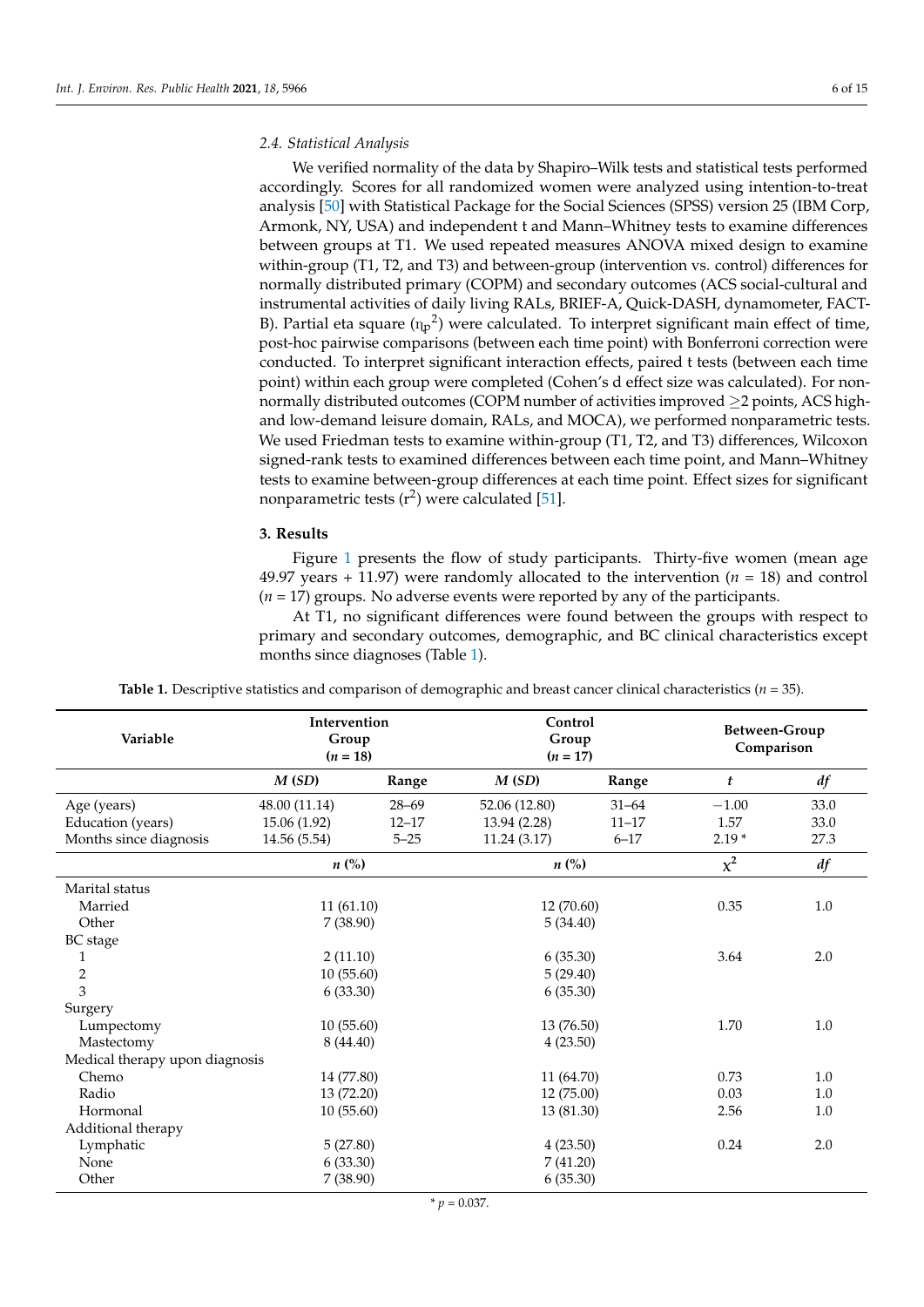<span id="page-6-0"></span>

Figure 1. Randomized control trial CONSORT diagram of the study. Abbreviations: T1 = Time 1; T2 = Time 2; T3 = Time 3; MaP-BC = Managing Participation with Breast Cancer; ITT = Intention-To-Treat analysis.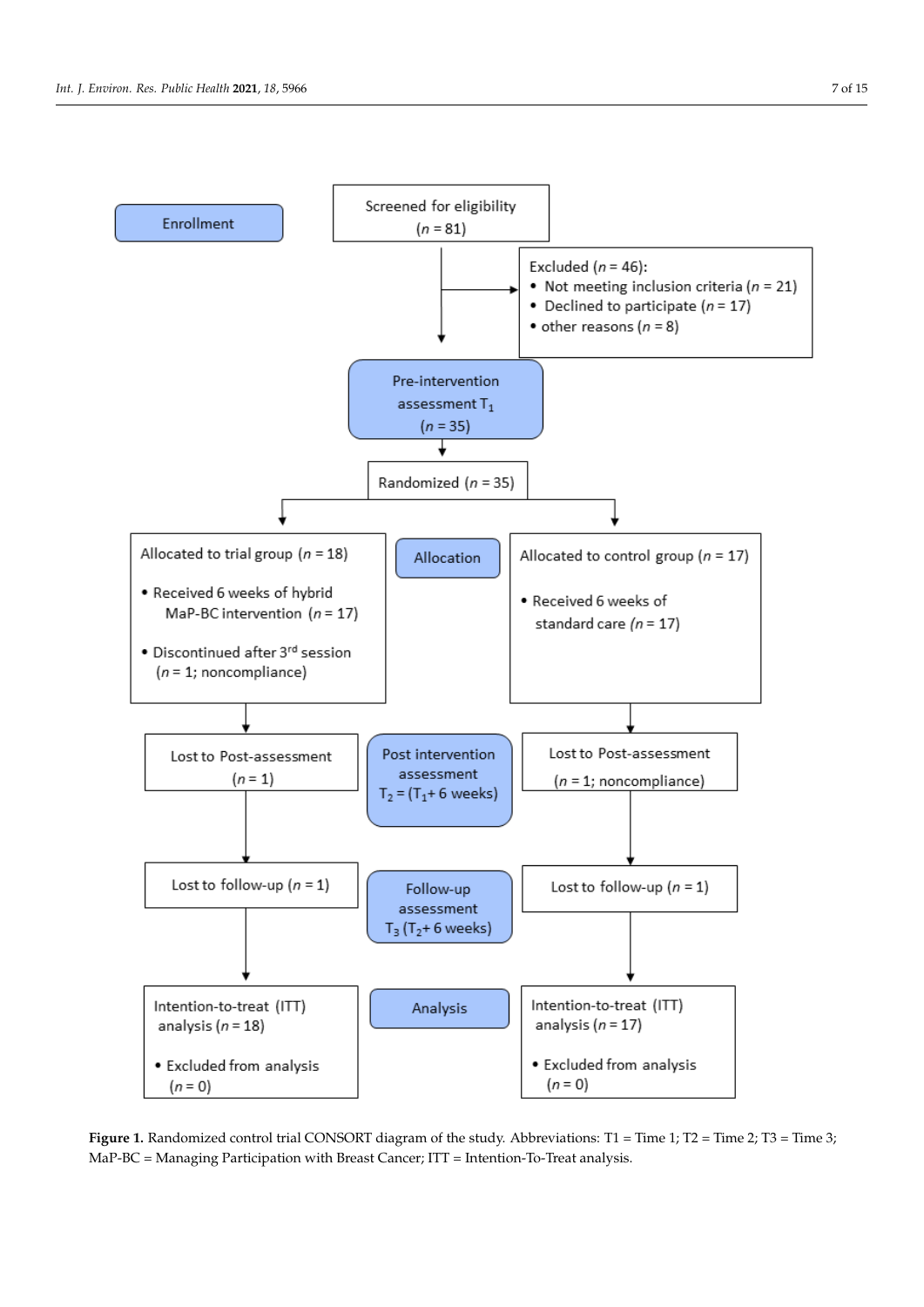### *3.1. Primary Outcome*

Participation in Meaningful Daily Activities (COPM)

Participants set a large variety of functional goals. Return to physical activity (sport, walking) was one of the most frequent goals in both groups (intervention, 12 women (67%); control, 13 women (76%)). Significant main effects of time and group by time interaction effects were found for performance and performance satisfaction (Table [2\)](#page-7-0). Pairwise comparisons showed that the improvement over time was significantly different only between T1 and T2 for performance  $(p = 0.0001)$  and performance satisfaction  $(p = 0.0001)$ . Paired t tests showed that the intervention group had greater improvement between T1 and T2 in performance (t = 5.51, *p* = 0.0001, d = 1.298) and satisfaction (t = −5.32, *p* = 0.0001, d = 1.254) compared to the control group (performance:  $t = -2.38$ ,  $p = 0.03$ , d = 0.578; satisfaction:  $t = -3.87$ ,  $p = 0.001$ ,  $d = 0.939$ ).

Additionally, a significant between-groups difference ( $z = -2.012$ ,  $p = 0.044$ ) with moderate effect size  $(r^2 = 0.225)$  was found in the number of meaningful activities with significant detectable improvement (>2 points) in performance between T1 and T2 (intervention group: median = 2, interquartile range =  $1-4$ ; control group: median = 1, interquartile range  $= 0-2$ ).

**Table 2.** Descriptive statistics and results of within- and between-parametric group comparisons at T1, T2, and T3.

<span id="page-7-0"></span>

| Intervention Group ( $n = 18$ )<br>M(SD) |                  |                  | Control Group $(n = 17)$<br>M(SD) |                  | <b>Group Effect</b> |                  | <b>Time Effect</b> |                  | Interaction<br>Effect |                 |                  |            |                 |                  |            |
|------------------------------------------|------------------|------------------|-----------------------------------|------------------|---------------------|------------------|--------------------|------------------|-----------------------|-----------------|------------------|------------|-----------------|------------------|------------|
| Measure                                  | <b>T1</b>        | T <sub>2</sub>   | T <sub>3</sub>                    | <b>T1</b>        | T <sub>2</sub>      | T <sub>3</sub>   | F(df)<br>(1, 33)   | $\boldsymbol{p}$ | $\eta p^2$            | F(df)<br>(2,66) | $\boldsymbol{p}$ | $\eta p^2$ | F(df)<br>(2,66) | $\boldsymbol{p}$ | $\eta p^2$ |
| <b>COPM</b>                              |                  |                  |                                   |                  |                     |                  |                    |                  |                       |                 |                  |            |                 |                  |            |
| <b>PCOPM</b>                             | 3.83<br>(1.60)   | 6.01<br>(1.84)   | 6.15<br>(1.84)                    | 4.01<br>(1.76)   | 4.90<br>(1.85)      | 5.35<br>(1.91)   | 1.18               | 0.286            | 0.034                 | 29.54           | 0.0001           | 0.472      | 3.51            | 0.036            | 0.096      |
| <b>SCOPM</b>                             | 2.63<br>(1.61)   | 5.88<br>(2.64)   | 6.04<br>(2.45)                    | 3.34<br>(1.58)   | 4.84<br>(2.11)      | 5.12<br>(2.41)   | 0.44               | 0.511            | 0.013                 | 37.15           | 0.0001           | 0.530      | 4.30            | 0.018            | 0.115      |
| <b>ACS RAL</b>                           |                  |                  |                                   |                  |                     |                  |                    |                  |                       |                 |                  |            |                 |                  |            |
| Total                                    | 0.69<br>(0.18)   | 0.73<br>(0.20)   | 0.74<br>(0.20)                    | 0.58<br>(0.20)   | 0.61<br>(0.20)      | 0.59<br>(0.18)   | 4.61               | 0.039            | 0.123                 | 1.34            | 0.269            | 0.039      | 0.190           | 0.827            | 0.006      |
| <b>IADL</b>                              | 0.68<br>(0.20)   | 0.74<br>(0.23)   | 0.72<br>(0.23)                    | 0.60<br>(0.22)   | 0.62<br>(0.23)      | 0.63<br>(0.20)   | 2.10               | 0.157            | 0.060                 | 1.36            | 0.264            | 0.040      | 0.41            | 0.666            | 0.012      |
| Social                                   | 0.65<br>(0.22)   | 0.73<br>(0.24)   | 0.69<br>(0.24)                    | 0.53<br>(0.28)   | 0.56<br>(0.28)      | 0.47<br>(0.23)   | 5.43               | 0.026            | 0.141                 | 1.88            | 0.161            | 0.054      | 0.96            | 0.388            | 0.028      |
| Motor performance                        |                  |                  |                                   |                  |                     |                  |                    |                  |                       |                 |                  |            |                 |                  |            |
| <b>DASH</b>                              | 48.19<br>(20.25) | 37.67<br>(22.13) | 34.72<br>(21.26)                  | 49.19<br>(20.58) | 44.02<br>(22.93)    | 44.57<br>(22.73) | 0.70               | 0.407            | 0.021                 | 9.28            | 0.0001           | 0.219      | 1.91            | 0.157            | 0.055      |
| Grip                                     | 17.95<br>(5.98)  | 18.99<br>(4.93)  | 20.20<br>(5.63)                   | 16.61<br>(5.39)  | 17.33<br>(5.79)     | 16.73<br>(5.78)  | 1.54               | 0.224            | 0.044                 | 1.86            | 0.165            | 0.053      | 1.62            | 0.206            | 0.047      |
| Cognitive (BRIEF-A)                      |                  |                  |                                   |                  |                     |                  |                    |                  |                       |                 |                  |            |                 |                  |            |
| ${\rm GEC}$                              | 64.33<br>(12.68) | 58.44<br>(11.34) | 58.44<br>(12.56)                  | 62.18<br>(12.19) | 60.00<br>(8.67)     | 57.64<br>(10.80) | 0.02               | 0.893            | 0.001                 | 8.01            | 0.001            | 0.195      | 0.95            | 0.394            | 0.028      |
| BRI                                      | 58.17<br>(12.87) | 54.39<br>(12.17) | 54.94<br>(13.45)                  | 58.35<br>(12.68) | 56.12<br>(9.16)     | 53.41<br>(10.02) | 0.02               | 0.900            | 0.0001                | 3.60            | 0.033            | 0.098      | 0.32            | 0.724            | 0.010      |
| MI                                       | 63.28<br>(12.81) | 56.94<br>(10.60) | 56.50<br>(11.46)                  | 59.71<br>(12.60) | 57.94<br>(9.11)     | 55.41<br>(9.83)  | 0.12               | 0.727            | 0.004                 | 9.76            | 0.0001           | 0.228      | 1.55            | 0.219            | 0.045      |
| FACT-B                                   |                  |                  |                                   |                  |                     |                  |                    |                  |                       |                 |                  |            |                 |                  |            |
| Total                                    | 91.55<br>(20.11) | 99.12<br>(21.24) | 100.75<br>(23.05)                 | 89.13<br>(14.82) | 94.99<br>(16.28)    | 95.31<br>(16.83) | 0.44               | 0.510            | 0.0130                | 8.54            | 0.001            | 0.205      | 0.28            | 0.758            | 0.008      |
| <b>EWB</b>                               | 15.89<br>(4.31)  | 17.11<br>(4.78)  | 17.22<br>(4.60)                   | 16.06<br>(4.02)  | 17.18<br>(5.02)     | 16.82<br>(4.60)  | 0.00               | 0.969            | 0.0000                | 2.28            | 0.110            | 0.065      | 1.30            | 0.882            | 0.004      |

Partial eta square ( $\eta_{\rm p}$ <sup>2</sup>) was calculated as effect size: small (0.02–0.13), moderate (0.13–0.26), large (>0.26) [\[52\]](#page-13-28). Statistically significant values in bold font. Abbreviations: ACS RAL = Activity Card Sort, retained activity level; BRIEF-A = Behavior Rating Inventory of Executive Function-adult version; COPM = Canadian Occupational Performance Measure; EWB = emotional well-being; FACT-B = Functional Assessment of Cancer Therapy-Breast; GEC = BRIEF-A global executive composite; IADL = instrumental activities of daily living; Quick-DASH = quick version of the Disability of Arm, Shoulder, Hand; SCOPM = COPM performance satisfaction.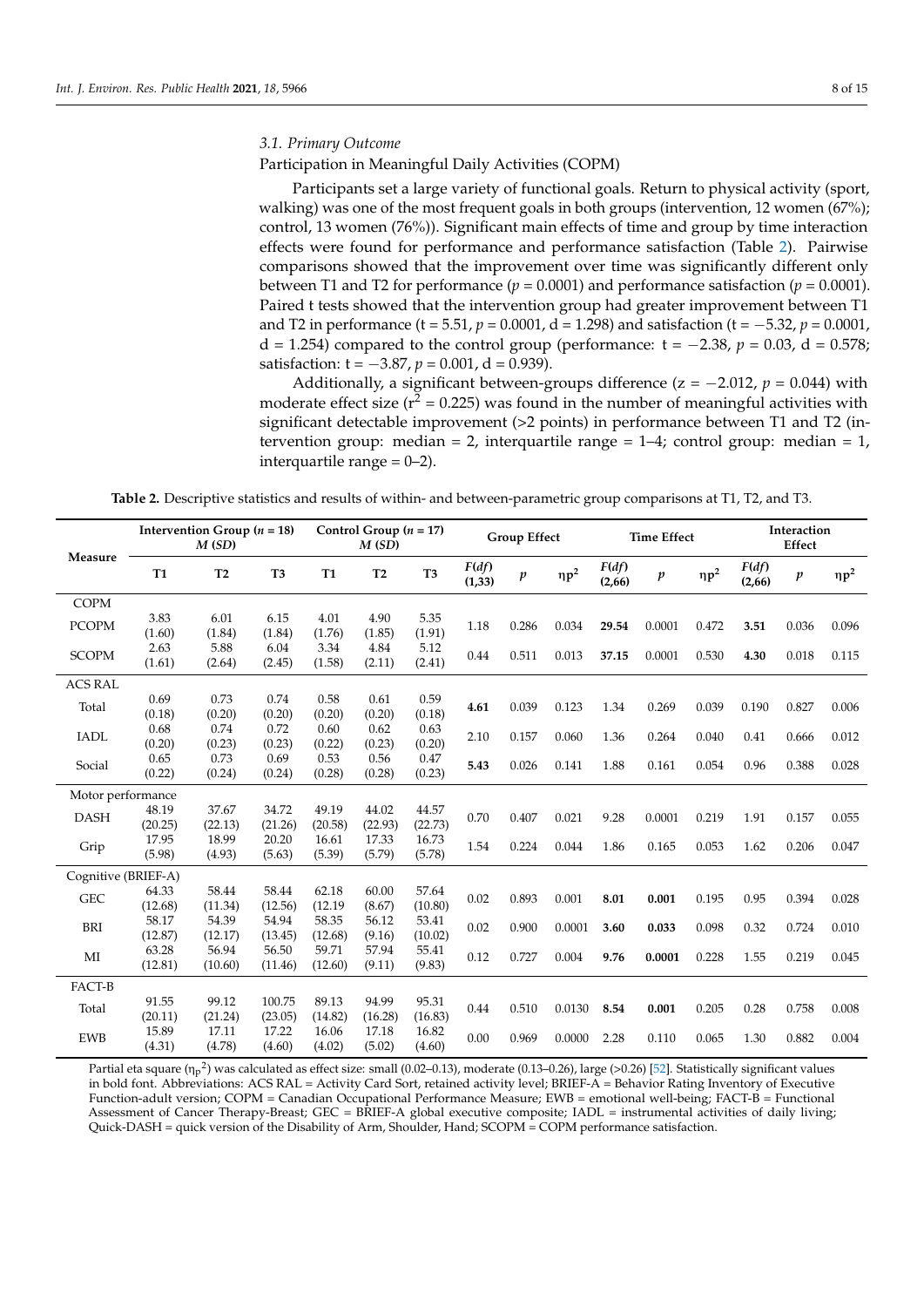Within- and between-group comparisons of parametric tests are presented in Table [2.](#page-7-0) In general, pairwise comparisons showed significant differences only between T1 and T2 for QOL (FACT-B;  $p = 0.005$ ), self-reported executive functioning (BRIEF-A;  $p = 0.001$ ), and upper-extremity functioning (Quick-DASH;  $p = 0.006$ ). Within-group comparisons of nonparametric tests are presented in Table [3.](#page-8-0) No significant differences were found between the groups for participation in high-demand leisure activities at T3 ( $z = -1.61$ , *p* = 0.109) or for cognitive abilities (MOCA) at T2 (z = −1.12, *p* = 0.262) and at T3 (z = −1.51,  $p = 0.130$ .

<span id="page-8-0"></span>

|                                 |                   | Median<br>(Interquartile Range) | <b>Freidman Test</b> |                       |                |                |                |  |
|---------------------------------|-------------------|---------------------------------|----------------------|-----------------------|----------------|----------------|----------------|--|
| Measure                         | <b>T1</b>         | T2                              | T <sub>3</sub>       | $x^2$ (df = 2)<br>(p) | $T1-T2$<br>(p) | $T2-T3$<br>(p) | $T1-T3$<br>(p) |  |
| Intervention group ( $n = 18$ ) |                   |                                 |                      |                       |                |                |                |  |
| ACS (high-leisure RAL)          | 0.50              | 0.67                            | 0.70                 | 8.58                  | $-0.53$        | $-1.90$        | 2.45           |  |
|                                 | $(0.32 - 0.79)$   | $(0.31 - 1.03)$                 | $(0.38 - 1.00)$      | (0.014)               | (0.593)        | (0.060)        | (0.014)        |  |
| ACS (low-leisure RAL)           | 0.81              | 0.78                            | 0.82                 | 1.05                  | $-0.31$        | $-0.57$        | $-0.16$        |  |
|                                 | $(0.66 - 1.05)$   | $(0.63 - 1.03)$                 | $(0.58 - 1.07)$      | (0.591)               | (0.753)        | (0.570)        | (0.875)        |  |
| Cognitive performance           | 27.00             | 27.50                           | 29.00                | 11.68                 | $-1.38$        | $-2.10$        | $-2.89$        |  |
| capacity (MOCA)                 | $(25.00 - 28.00)$ | $(26.75 - 28.25)$               | $(27.75 - 29.25)$    | (0.003)               | (0.166)        | (0.036)        | (0.004)        |  |
| Control group ( $n = 17$ )      |                   |                                 |                      |                       |                |                |                |  |
| ACS (high-leisure RAL)          | 0.50              | 0.42                            | 0.50                 | 1.45                  | $-1.02$        | $-0.20$        | $-1.13$        |  |
|                                 | $(0.18 - 0.65)$   | $(0.11 - 0.88)$                 | $(0.18 - 0.81)$      | (0.484)               | (0.310)        | (0.838)        | (0.258)        |  |
| ACS (low-leisure RAL)           | 0.75              | 0.75                            | 0.75                 | 2.26                  | $-1.38$        | $-0.16$        | $-1.10$        |  |
|                                 | $(0.55 - 0.95)$   | $(0.63 - 1.01)$                 | $(0.61 - 1.00)$      | (0.323)               | (0.167)        | (0.875)        | (0.279)        |  |
| Cognitive performance           | 26.00             | 27.00                           | 26.00                | 5.70                  | $-1.91$        | $-0.07$        | $-1.56$        |  |
| capacity (MOCA)                 | $(23.00 - 27.50)$ | $(24.50 - 28.50)$               | $(26.00 - 29.50)$    | (0.058)               | (0.056)        | (0.944)        | (0.118)        |  |

**Table 3.** Descriptive statistics and results of within-nonparametric group comparisons.

Abbreviations: ACS RAL = Activity Card Sort, retained activity level; MOCA = Montreal Cognitive Assessment.

## **4. Discussion**

This study examined the hybrid MaP-BC, an individualized occupation-based intervention to improve women's daily participation in the subacute phase after BC diagnosis. The high retention and compliance rates indicate that the hybrid in-clinic and tele-rehabilitation intervention was feasible. The results show greater improvement in the intervention group than in the control group in a relatively short time and mainly in the primary outcome of regaining performance of meaningful activities. In addition, within-group analyses reveal improvement in regaining participation in high-physical demand activities and cognitive abilities.

The improvement found in women's participation in meaningful activities indicates that the hybrid MaP-BC intervention initiated the women's process of adaptation to their new situation by providing them with strategies and tools that address their individual needs [\[5\]](#page-12-4). These findings are similar to other studies that used the COPM as an outcome measure among women with BC in a single-arm study design [\[23\]](#page-12-22). However, by using an RCT design, the current study strengthens the impact of the intervention by showing greater improvements in mean scores of performance and satisfaction, as well as meaningful clinical change.

Women in the current study prioritized high-demand leisure activities (e.g., sports and walking) as most meaningful, in line with Lyons et al.'s [\[22\]](#page-12-21) findings. Notably, improvement in this domain was significant only within the intervention group. Participation in meaningful activities [\[5\]](#page-12-4), and specifically in physical activities [\[53\]](#page-14-0), enhances women's general health and well-being. As such, these findings emphasize the importance and timing of the hybrid MaP-BC intervention and its added value compared with the standard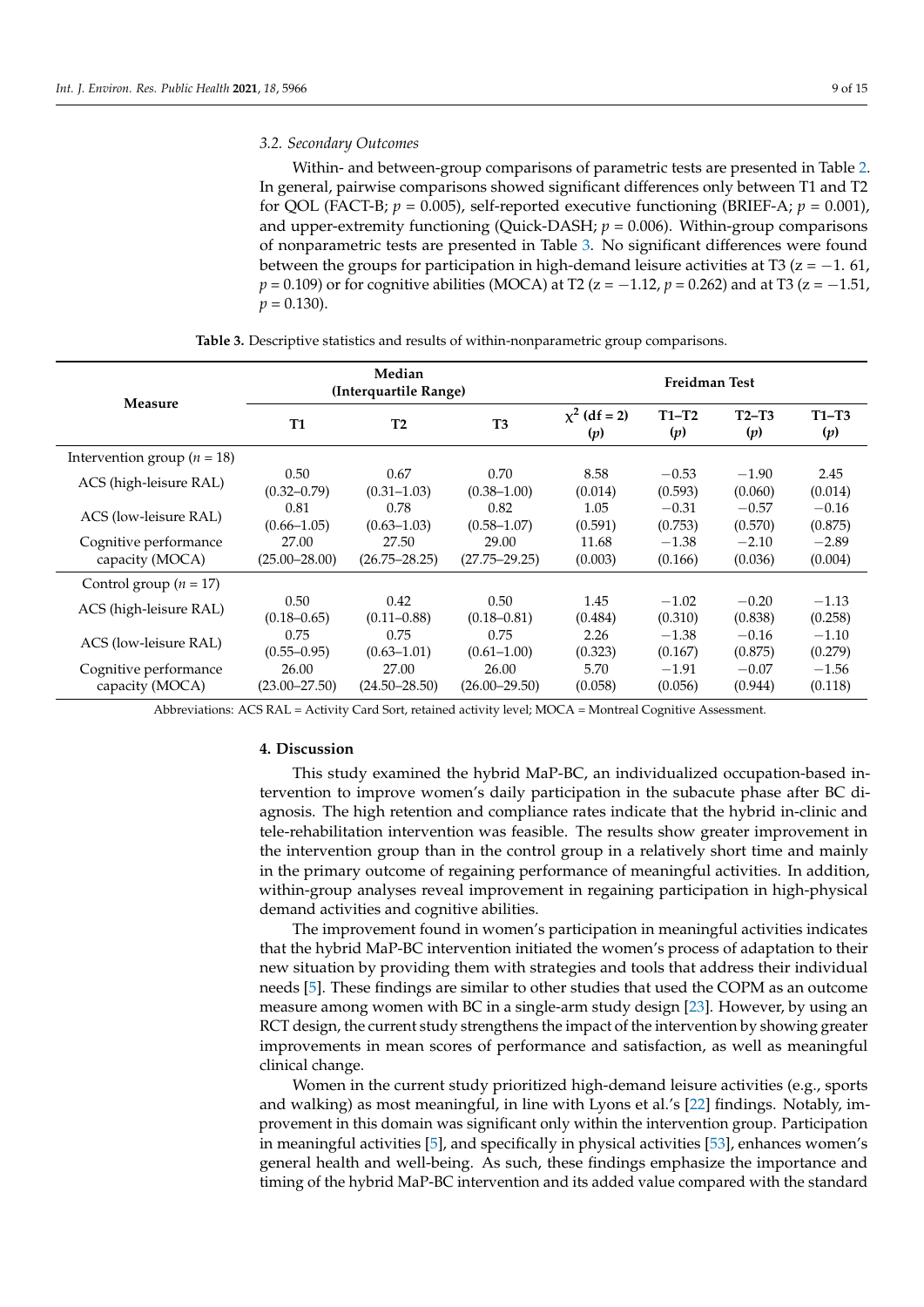care that the control group received. Generally, women are considered "healthy" after medical treatment and expected to resume their participation as before BC. In fact, they struggle with daily difficulties and need professional support to return to their previous roles and daily routines [\[18,](#page-12-17)[22](#page-12-21)[,24\]](#page-13-0).

The novelty of the hybrid MaP-BC lies in its integration of theoretical and practical rehabilitation approaches, in addition to in-clinic and tele-rehabilitation sessions tailored to the women's functional daily needs and life contexts. The self-management approach [\[19\]](#page-12-18) enables women to share their concerns regarding their participation. Its strategy of "gaining knowledge" [\[54\]](#page-14-1) raises women's awareness and improves their understanding of how body impairments and symptoms (i.e., fatigue, reduced strength, and attention deficits) affect their performance and participation in meaningful activities. Women are encouraged to use "decision-making" strategies and suggest possible solutions to manage the effects of symptoms and body limitations, as well as use environmental adaptations and support resources to optimize their daily functioning. The cognitive and metacognitive approaches provide strategies [\[26\]](#page-13-2) to overcome attention and memory difficulties interfering with daily functioning and life contexts. The biomechanical-rehabilitation approach addresses body impairments and limitations and focuses on performing daily activities. Biomechanical and ergonomic principles have been used to make environmental adaptations and enhance appropriate use of the body [\[25\]](#page-13-1). The tele-rehabilitation sessions contributed to the accessibility and flexibility of the intervention, as shown in other studies [\[17,](#page-12-16)[31\]](#page-13-7).

The in-person communication in the clinical context enabled establishing therapeutic alliance and using diverse tools. The alternate tele-rehabilitation sessions addressed women's dilemmas around coping with other daily activities that arose during the week and encouraged them to train the different strategies and capacities in their natural context. The combined sessions improved the feasibility of the MaP-BC intervention, leading to improvement among the intervention group after a relatively short period of time. The high compliance could be attributed to the use of tele-rehabilitation sessions that enabled women to receive more treatment sessions without the need to spend time traveling to the clinic and therefore could better fit in their busy schedule and accommodate their residual symptoms such as fatigue and low endurance.

Women were highly engaged in the intervention and benefited from it. In addition, informal communication with the women indicated their satisfaction with its accessibility and with it being tailoring to their individual needs after BC diagnosis. For example, during the hybrid MaP-BC sessions, the women were encouraged to plan a weekly balanced schedule using strategies such as prioritizing between activities to save energy, making checklists to address attention and memory complaints, adapting the technology and environment, and applying to informal and formal support at home and at work.

In this study, both groups demonstrated improvements in secondary outcome measures (QOL, executive functioning, and upper-extremity functioning). This is consistent with studies showing that participation in RCTs contributes to outcome improvements regardless of whether the participants received the intervention [\[55\]](#page-14-2). The fact that women from the control group knew that they would be offered the hybrid MaP-BC intervention later may have contributed to higher motivation and retention. Moreover, this effect was enhanced by using the comprehensive occupation-based assessment approach, which includes semi-structured interviews that query about meaningful activities and life goals and self-reported questionnaires regarding the impact of physical (Quick-DASH), cognitive (BRIEF-A), and emotional (FACT-B) symptoms on daily functioning and quality of life. This may have raised the women's awareness of their own functional needs and barriers they wish to reduce.

#### *4.1. Study Limitations*

The current RCT had a small sample and therefore may have been underpowered to detect all expected differences. In terms of external validity, the study was conducted in the largest health service provider in a specific geographic area. In addition, participants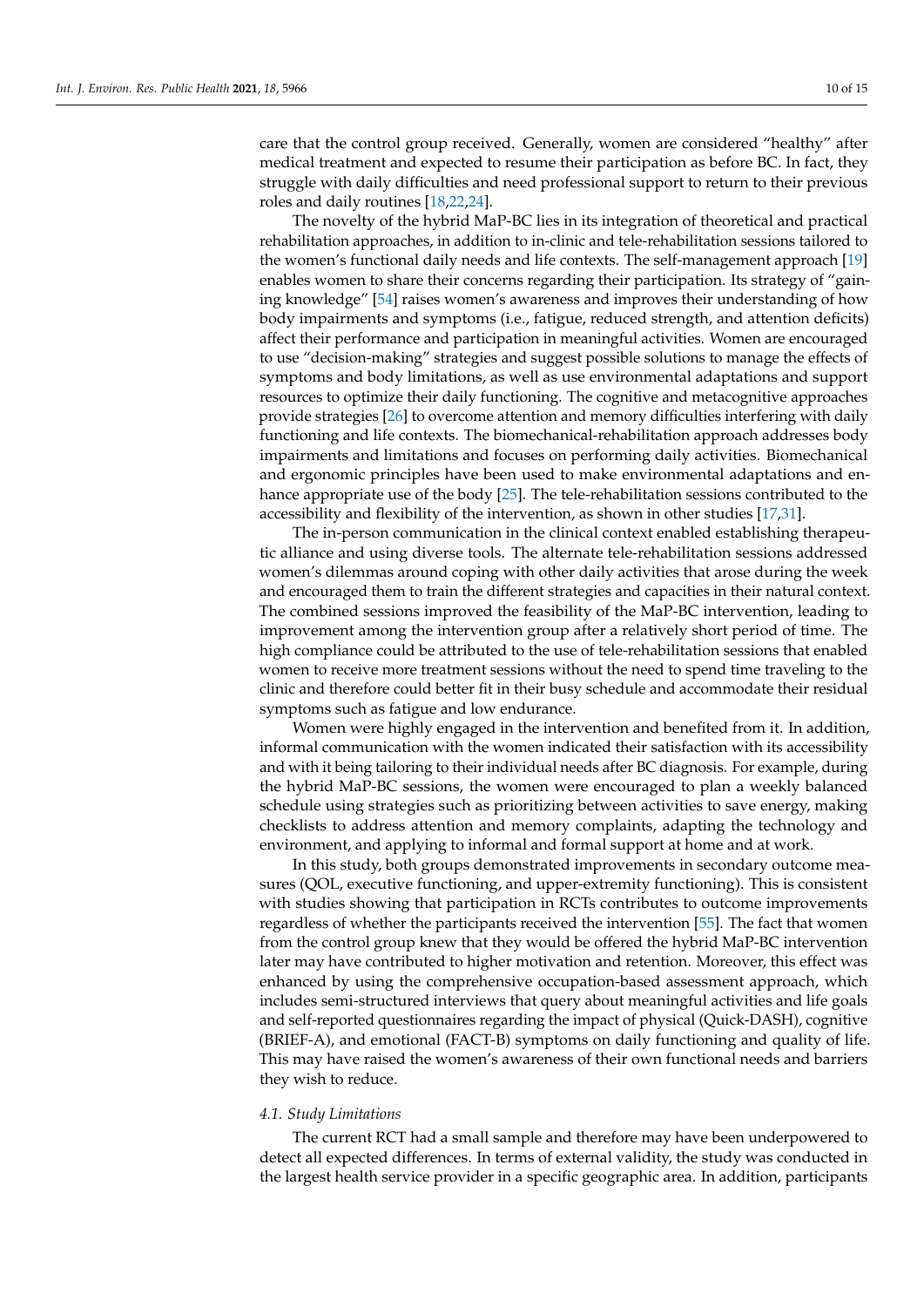included women who were diagnosed with BC for the first time and who had no other diagnoses. Women's satisfaction with the intervention was based on their self-reports during conversations and not assessed systematically with a questionnaire or structured interview. Future studies should explore satisfaction from each part of the intervention separately, including specific questions to gain better understanding of the utility of the hybrid intervention. In addition, the current study did not relate to specific treatments such as PARP inhibitors as well as genetic counselling and testing that may affect symptoms, level of stress, and daily participation. Future studies should examine how such specific medical treatments are associated with benefits from rehabilitation interventions. Moreover, as socio-economic status may influence intervention outcomes [\[56\]](#page-14-3), future studies should add socioeconomic parameters to control their effect. We also recommend adjusting interventions such as MaP-BC to address low socioeconomic populations and to evaluate its feasibility in those populations.

## *4.2. Study Implications*

Providing individualized and occupation-based rehabilitation interventions as early as possible after cessation of breast cancer medical treatments enhance women's daily participation. Specifically, clinicians should be aware and facilitate a variety of self-management skills (e.g., e-health strategies) as early as possible in the rehabilitation process after BC diagnosis, to enhance flexible use of these skills. Integrating tele-rehabilitation enables continuation of the rehabilitation process while considering the consequences of the women's health conditions and contributing to the feasibility of the rehabilitation process. The use of an RCT design that is considered the highest level of evidence [\[55\]](#page-14-2) contributes to the evidence-based-practice of OT with women coping with BC consequences. The authors will be more than happy to share more details regarding the hybrid MaP-BC intervention.

## **5. Conclusions**

Women with BC need professional rehabilitation support to navigate the complexity of returning to meaningful participation after completing initial medical care. The occupation-based approach used in the current study encourages the women to overcome barriers related to fear and concerns regarding their abilities, as well as objective declines in capacities to perform daily activities. This study's results show that a comprehensive occupation-based evaluation also may contribute to women's ability to improve their participation. Nevertheless, the hybrid MaP-BC intervention—tailored to women's functional daily needs and life contexts—led to improved participation within a short time. Providing rehabilitation as early as possible in the subacute phase of BC is necessary, and future studies should examine the impact of a multidisciplinary rehabilitation program on long-term daily participation of women with BC.

**Author Contributions:** Conceptualization, K.L., R.K., N.S. and U.M.; methodology, K.L., R.K. and N.S.; formal analysis, K.L., R.K. and N.S.; investigation, K.L. and U.M.; resources, R.K. and N.S.; data curation, K.L.; writing—original draft preparation, K.L., R.K. and N.S.; writing—review and editing, K.L., R.K. and N.S.; visualization, K.L., R.K. and N.S.; supervision, R.K. and N.S.; project administration, K.L.; funding acquisition, R.K. and N.S. All authors have read and agreed to the published version of the manuscript.

**Funding:** This research was funded by the Israeli Cancer Association, Grant number (20190109).

**Institutional Review Board Statement:** The study was conducted according to the guidelines of the Declaration of Helsinki by Clalit Health Services (No. 0239-16-COM1) and approved by the Ethics Committee of University of Haifa-Israel (No.303/19).

**Informed Consent Statement:** Informed consent was obtained from all subjects involved in the study.

**Data Availability Statement:** The data presented in this study are available on request from the corresponding author. The data are not publicly available due to issues of privacy.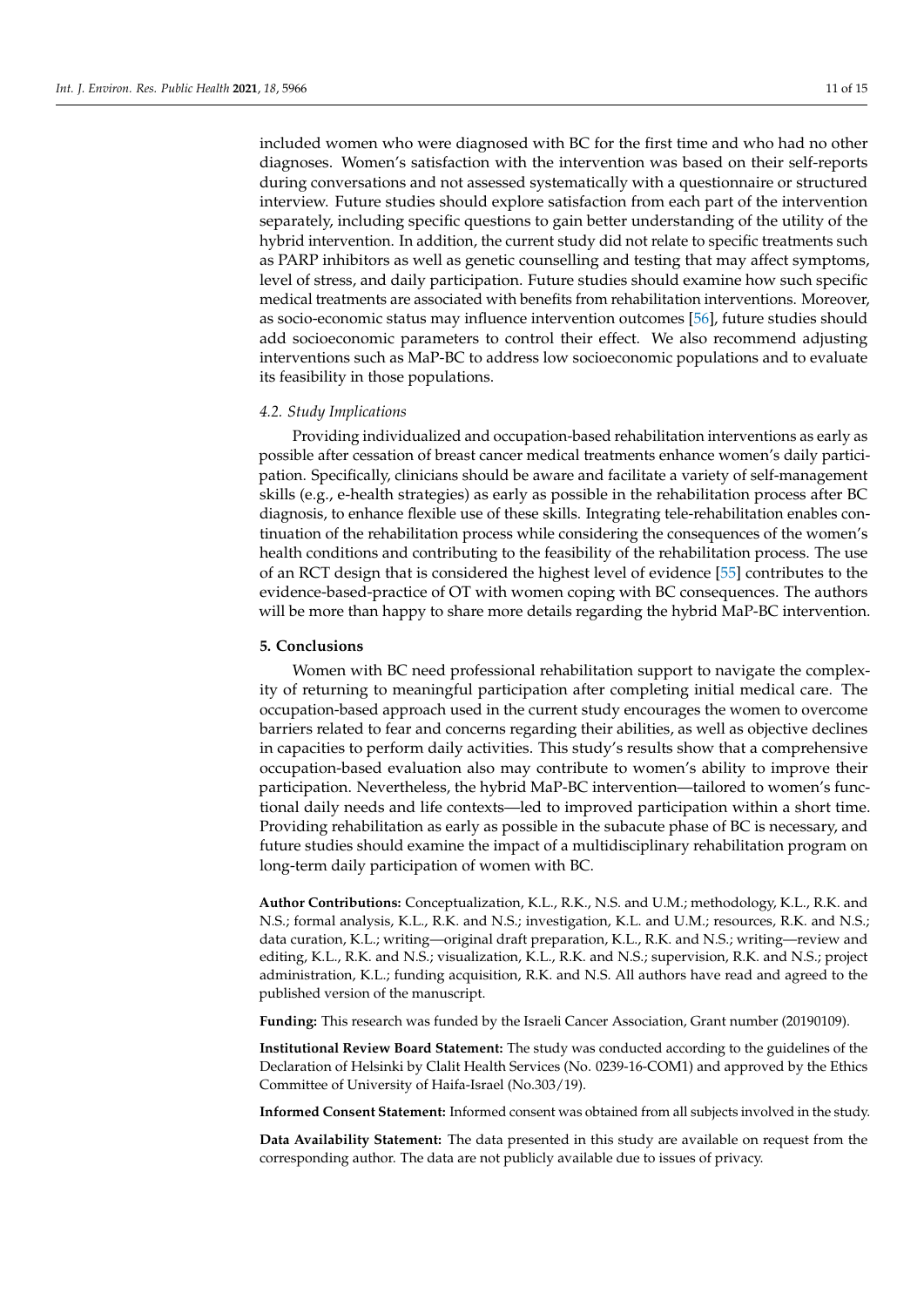**Acknowledgments:** We thank all the women who were willing to participate, all oncology staffs who contributed to this study and the Israeli Cancer Association for their funding support.

**Conflicts of Interest:** The authors declare no conflict of interest. The funders had no role in the design of the study; in the collection, analyses, or interpretation of data; in the writing of the manuscript, or in the decision to publish the results.

# **Appendix A**

**Table A1.** Managing Participation with Breast Cancer (MaP-BC); hybrid intervention protocol.

| Week    | <b>Session Type</b> | Goals                                                                                                                                                                                                                                                                                                                                                     | <b>Content and Examples</b>                                                                                                                                                                                                                                                                                                                                 |
|---------|---------------------|-----------------------------------------------------------------------------------------------------------------------------------------------------------------------------------------------------------------------------------------------------------------------------------------------------------------------------------------------------------|-------------------------------------------------------------------------------------------------------------------------------------------------------------------------------------------------------------------------------------------------------------------------------------------------------------------------------------------------------------|
| 1       | Clinic              | Present intervention contents and<br>principals.<br>Set woman's meaningful functional goals.<br>Understand post-BC women's priorities,<br>habits, performance, and participation.<br>Initial training on tele-program.<br>$\bullet$                                                                                                                       | Plan dates for in-clinic and tele-rehabilitation<br>sessions.<br>Understand how symptoms affect woman's<br>performance and participation in general and<br>specifically in the meaningful goals.<br>Focus on one prioritized goal to attain during<br>the first weeks.<br>Train to use computerized tele-system during<br>the tele-rehabilitation sessions. |
|         | Tele                | Install and starting training with the<br>tele-system.                                                                                                                                                                                                                                                                                                    | Train motor and cognitive performance<br>capacities.                                                                                                                                                                                                                                                                                                        |
| 2       | Clinic              | Present self-management (SM) strategies.<br>Examples for training SM strategies from<br>woman's daily life (identify/solve<br>problems, make decisions, use resources,<br>set action plan).<br>Train motor/cognitive performance<br>$\bullet$<br>capacities related to performing<br>meaningful selected activities.<br>Set action plan for current week. | Understand which strategies the woman uses<br>to deal with symptoms and their effects on<br>her daily functioning.<br>How does she use these strategies?<br>(examples from her day-to-day life).<br>Use weekly calendar to plan steps to attain<br>one or two meaningful goals (when, how<br>much, where.)                                                  |
|         | Tele                | Train motor/cognitive performance<br>$\bullet$<br>capacities related to performing selected<br>meaningful activities.<br>Discuss ways to transfer strategies trained<br>$\bullet$<br>at the clinic into additional daily activities<br>at home/work/community environment.                                                                                | Gradually add additional games/tasks to<br>exercise and raise difficulty level according to<br>the woman's progress.                                                                                                                                                                                                                                        |
| $3 - 5$ | Clinic              | Ongoing sessions that aim to increase<br>sense of occupational competence<br>through gradual achievement of the<br>selected goals.<br>Set action plan for the next week.                                                                                                                                                                                  | Maintain the retained goals.<br>Progress to higher performance levels in<br>same goal.<br>Add goals.                                                                                                                                                                                                                                                        |
|         | Tele                | Discuss ways to transfer strategies trained<br>at the clinic into additional daily activities<br>at home/work/community environment.                                                                                                                                                                                                                      | Check if the strategies are useful.<br>If not, decide about other ways or strategies<br>to maintain specific activity performance.                                                                                                                                                                                                                          |
| 6       | Tele                | Train motor/cognitive performance<br>$\bullet$<br>capacities related to performing selected<br>meaningful activities.                                                                                                                                                                                                                                     |                                                                                                                                                                                                                                                                                                                                                             |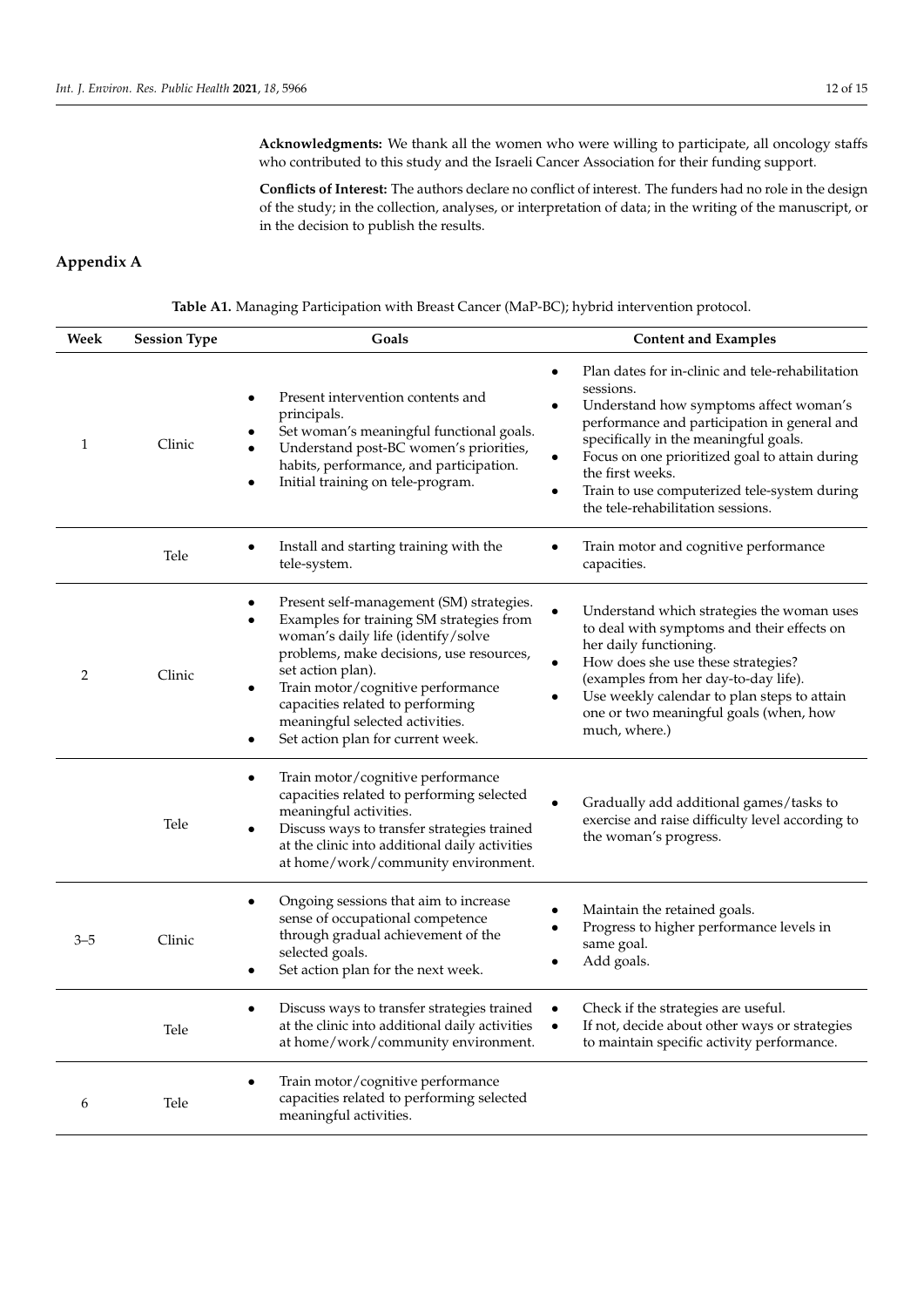| <b>Table A1.</b> Cont. |
|------------------------|
|------------------------|

<span id="page-12-23"></span>

| Week | <b>Session Type</b> | Goals                                                                                                             | <b>Content and Examples</b>                                                                                                                                                     |
|------|---------------------|-------------------------------------------------------------------------------------------------------------------|---------------------------------------------------------------------------------------------------------------------------------------------------------------------------------|
|      | Clinic              | Discuss ways and strategies to maintain<br>functional goals and participation.<br>Summarize intervention process. | How to maintain the improvement?<br>$\bullet$<br>Summarize strategies used and found<br>$\bullet$<br>effective.<br>Give summary of the strategies to the<br>$\bullet$<br>woman. |

## **References**

- <span id="page-12-0"></span>1. Runowicz, C.; Leach, C.; Lynn-Henry, N. American Cancer Society/American Society of Clinical oncology breast cancer survivorship care guideline. *CA Cancer J. Clin.* **2016**, *66*, 43–73. [\[CrossRef\]](http://doi.org/10.3322/caac.21319)
- <span id="page-12-1"></span>2. Keesing, S.; Rosenwax, L.; McNamara, B. Identifying the contribution of occupational therapy in meeting the needs of women survivors of breast cancer. *Br. J. Occup. Ther.* **2018**, *81*, 402–412. [\[CrossRef\]](http://doi.org/10.1177/0308022618762080)
- <span id="page-12-2"></span>3. Loubani-Hawaita, K.; Schreuer, N.; Milman, U. Participation in Daily Activities among Working Women Following Breast Cancer. *Open J. Ther. Rehabil.* **2016**, *4*, 150–162. [\[CrossRef\]](http://doi.org/10.4236/ojtr.2016.43014)
- <span id="page-12-3"></span>4. Von Blanckenburg, P.; Seifart, U.; Conrad, N.; Exner, C.; Rief, W.; Nestoriuc, Y. Quality of life in cancer rehabilitation: The role of life goal adjustment. *Psycho-Oncology* **2014**, *23*, 1149–1156. [\[CrossRef\]](http://doi.org/10.1002/pon.3538) [\[PubMed\]](http://www.ncbi.nlm.nih.gov/pubmed/24729457)
- <span id="page-12-4"></span>5. Sleight, A.G.; Duker, L.I.S. Toward a Broader Role for Occupational Therapy in Supportive Oncology Care. *Am. J. Occup. Ther.* **2016**, *70*, 7004360030. [\[CrossRef\]](http://doi.org/10.5014/ajot.2016.018101)
- <span id="page-12-5"></span>6. Eakman, A.M.; Eklund, M. The Relative Impact of Personality Traits, Meaningful Occupation and Occupational Value on Meaning in Life and Life Satisfaction. *J. Occup. Sci.* **2012**, *19*, 165–177. [\[CrossRef\]](http://doi.org/10.1080/14427591.2012.671762)
- <span id="page-12-6"></span>7. Hack, T.F.; Kwan, W.B.; Thomas-MacLean, R.L.; Towers, A.; Miedema, B.; Tilley, A.; Chateau, D. Predictors of arm morbidity following breast cancer surgery. *Psycho-Oncology* **2010**, *19*, 1205–1212. [\[CrossRef\]](http://doi.org/10.1002/pon.1685)
- <span id="page-12-7"></span>8. Nelson, C.J.; Nandy, N.; Roth, A.J. Chemotherapy and cognitive deficits: Mechanisms, findings, and potential interventions. *Palliat. Support. Care* **2007**, *5*, 273–280. [\[CrossRef\]](http://doi.org/10.1017/S1478951507000442) [\[PubMed\]](http://www.ncbi.nlm.nih.gov/pubmed/17969831)
- <span id="page-12-8"></span>9. Selamat, M.H.; Loh, S.Y.; MacKenzie, L.; Vardy, J. Chemobrain Experienced by Breast Cancer Survivors: A Meta-Ethnography Study Investigating Research and Care Implications. *PLoS ONE* **2014**, *9*, e108002. [\[CrossRef\]](http://doi.org/10.1371/journal.pone.0108002) [\[PubMed\]](http://www.ncbi.nlm.nih.gov/pubmed/25259847)
- <span id="page-12-9"></span>10. Tsaras, K.; Papathanasiou, I.V.; Mitsi, D.; Veneti, A.; Kelesi, M.; Zyga, S.; Fradelos, E.C. Assessment of depression and anxiety in breast cancer patients: Prevalence and associated factors. *Asian Pac. J. Cancer Prev.* **2018**, *19*, 1661. [\[PubMed\]](http://www.ncbi.nlm.nih.gov/pubmed/29938451)
- <span id="page-12-10"></span>11. Campbell-Enns, H.J.; Woodgate, R.L. The psychosocial experiences of women with breast cancer across the lifespan: A systematic review. *Psycho-Oncology* **2017**, *26*, 1711–1721. [\[CrossRef\]](http://doi.org/10.1002/pon.4281) [\[PubMed\]](http://www.ncbi.nlm.nih.gov/pubmed/27648726)
- <span id="page-12-11"></span>12. Yuen, H.K.; Gibson, R.W.; Yau, M.K.; Mitcham, M.D. Actions and personal attributes of community-dwelling older adults to maintain independence. *Phys. Occup. Ther. Geriatr.* **2007**, *25*, 35–53. [\[CrossRef\]](http://doi.org/10.1080/J148v25n03_03)
- <span id="page-12-12"></span>13. Penttinen, H.M.; Saarto, T.; Kellokumpu-Lehtinen, P.; Blomqvist, C.; Huovinen, R.; Kautiainen, H.; Järvenpää, S.; Nikander, R.; Idman, I.; Luoto, R.; et al. Quality of life and physical performance and activity of breast cancer patients after adjuvant treatments. *Psycho-Oncology* **2011**, *20*, 1211–1220. [\[CrossRef\]](http://doi.org/10.1002/pon.1837) [\[PubMed\]](http://www.ncbi.nlm.nih.gov/pubmed/20878646)
- <span id="page-12-13"></span>14. Pergolotti, M.; Williams, G.; Campbell, C.; Munoz, L.A.; Muss, H.B. Occupational Therapy for Adults with Cancer: Why It Matters. *Oncologist* **2016**, *21*, 314–319. [\[CrossRef\]](http://doi.org/10.1634/theoncologist.2015-0335)
- <span id="page-12-14"></span>15. Kielhofner, G. *Model of Human Occupation: Theory and Application*, 4th ed.; Lippincott Williams & Wilkins: Baltimore, MD, USA, 2008.
- <span id="page-12-15"></span>16. Baxter, M.F.; Newman, R.; Longpré, S.M.; Polo, K.M. Occupational Therapy's Role in Cancer Survivorship as a Chronic Condition. *Am. J. Occup. Ther.* **2017**, *71*, 1–7. [\[CrossRef\]](http://doi.org/10.5014/ajot.2017.713001)
- <span id="page-12-16"></span>17. Hegel, M.T.; Lyons, K.D.; Hull, J.G.; Kaufman, P.; Urquhart, L.; Li, Z.; Ahles, T.A. Feasibility study of a randomized controlled trial of a telephone-delivered problem-solving-occupational therapy intervention to reduce participation restrictions in rural breast cancer survivors undergoing chemotherapy. *Psycho-Oncology* **2011**, *20*, 1092–1101. [\[CrossRef\]](http://doi.org/10.1002/pon.1830)
- <span id="page-12-17"></span>18. Loubani, K.; Schreuer, N.; Kizony, R. Participation in Daily Activities among Women Five Years Following Breast cancer. *Am. J. Occup. Ther.* **2021**, *76*. In Press.
- <span id="page-12-18"></span>19. Loring, K.R.; Holman, H.R. Self-management education: History, definition, outcomes, and mechanisms. *Ann. Behav. Med.* **2003**, *26*, 1–7. [\[CrossRef\]](http://doi.org/10.1207/S15324796ABM2601_01)
- <span id="page-12-19"></span>20. Nolte, E. Implementing person centred approaches. *BMJ* **2017**, *358*, j4126. [\[CrossRef\]](http://doi.org/10.1136/bmj.j4126)
- <span id="page-12-20"></span>21. Gebbia, V.; Borsellino, N.; Ferraù, F.; Verderame, F.; Butera, A.; Giuffrida, D.; Tralongo, P. Cancer patient-centered home care: A new model for health care in oncology. *Ther. Clin. Risk Manag.* **2011**, *7*, 387–392. [\[CrossRef\]](http://doi.org/10.2147/TCRM.S22119)
- <span id="page-12-21"></span>22. Lyons, K.D.; Svensborn, I.A.; Kornblith, A.B.; Hegel, M.T. A Content Analysis of Functional Recovery Strategies of Breast Cancer Survivors. *Occup. Particip. Health* **2015**, *35*, 73–80. [\[CrossRef\]](http://doi.org/10.1177/1539449214567306) [\[PubMed\]](http://www.ncbi.nlm.nih.gov/pubmed/26460469)
- <span id="page-12-22"></span>23. Newman, R.; Lyons, K.D.; Coster, W.J.; Wong, J.; Festa, K.; Ko, N.Y. Feasibility, acceptability and potential effectiveness of an occupation-focused cognitive self-management program for breast cancer survivors. *Br. J. Occup. Ther.* **2019**, *82*, 604–611. [\[CrossRef\]](http://doi.org/10.1177/0308022619861893)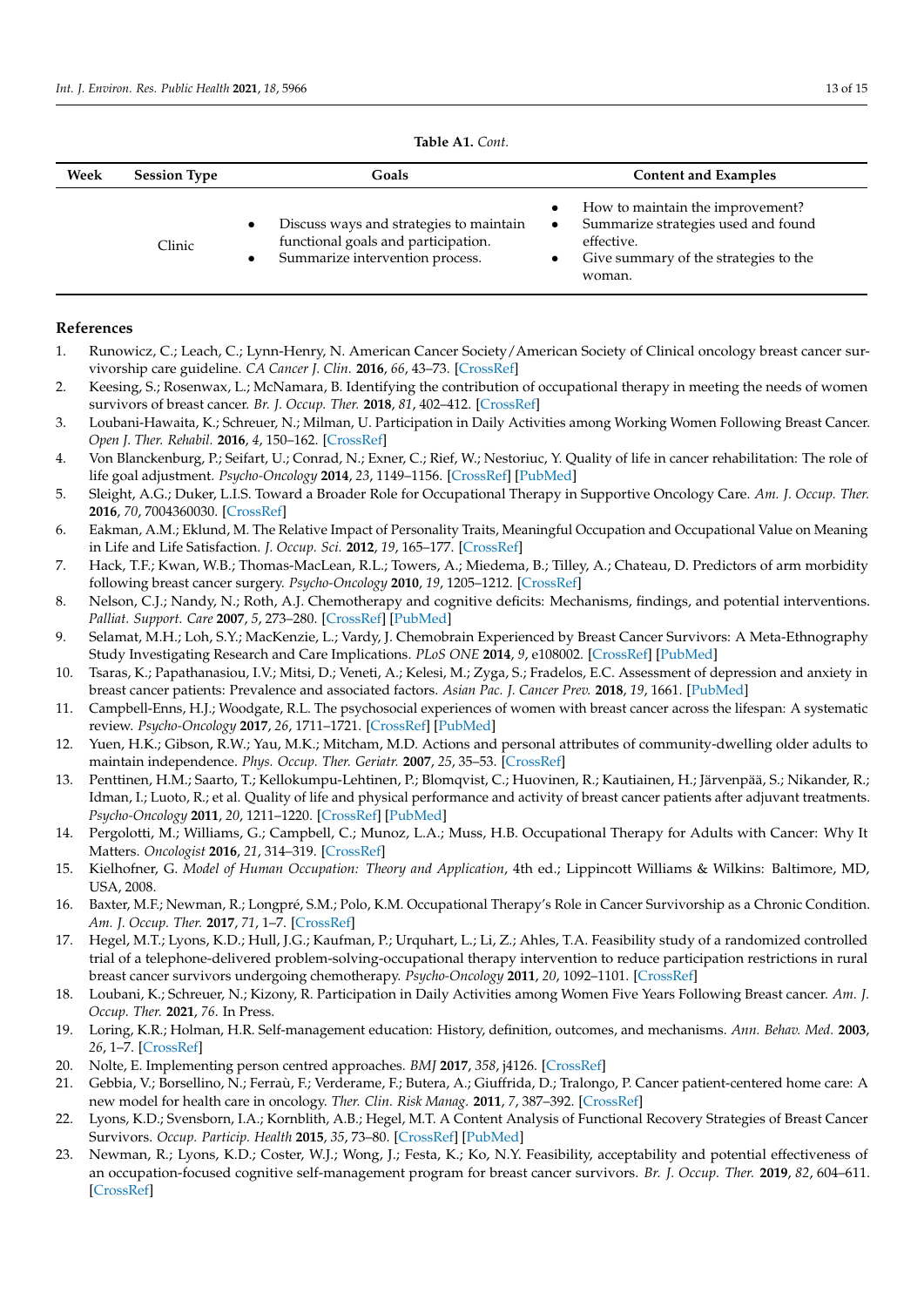- <span id="page-13-0"></span>24. Jakobsen, K.; Magnus, E.; Lundgren, S.; Reidunsdatter, R.J. Everyday life in breast cancer survivors experiencing challenges: A qualitative study. *Scand. J. Occup. Ther.* **2018**, *25*, 298–307. [\[CrossRef\]](http://doi.org/10.1080/11038128.2017.1335777) [\[PubMed\]](http://www.ncbi.nlm.nih.gov/pubmed/28562163)
- <span id="page-13-1"></span>25. Cole, M.; Tufano, R. *Applied Theories in Occupational Therapy: A Practical Approach*; Slack: Thorofare, NJ, USA, 2008.
- <span id="page-13-2"></span>26. Toglia, J.P. The dynamic interactional model and the metacontext approach. In *Cognition, Occupation and Participation across the Life Span*, 4th ed.; Katz, N., Toglia, J., Eds.; AOTA Press: Bethessda, MD, USA, 2018; pp. 355–385.
- <span id="page-13-3"></span>27. Rogante, M.; Grigioni, M.; Cordella, D.; Giacomozzi, C. Ten years of telerehabilitation: A literature overview of technologies and clinical applications. *Neurorehabilition* **2010**, *27*, 287–304. [\[CrossRef\]](http://doi.org/10.3233/NRE-2010-0612) [\[PubMed\]](http://www.ncbi.nlm.nih.gov/pubmed/21160118)
- <span id="page-13-4"></span>28. Brennan, D.; Tindall, L.; Theodoros, D.; Brown, J.; Campbell, M.; Christiana, D.; Smith, D.; Cason, J.; Lee, A. A Blueprint for Telerehabilitation Guidelines. *Int. J. Telerehabil.* **2010**, *2*, 31–34. [\[CrossRef\]](http://doi.org/10.5195/ijt.2010.6063)
- <span id="page-13-5"></span>29. Dart, E.H.; Whipple, H.M.; Pasqua, J.L.; Furlow, C.M. Chapter 13—Legal, Regulatory, and Ethical Issues in Telehealth Tech-nology. In Computer-Assisted and Web-Based Innovations in Psychology, Special Education, and Health; Luiselli, J.K., Fischer, A.J., Eds.; Academic Press: San Diego, CA, USA, 2016; pp. 339–363.
- <span id="page-13-6"></span>30. Kizony, R.; Weiss, P.L.; Harel, S.; Feldman, Y.; Obuhov, A.; Zeilig, G.; Shani, M. Tele-rehabilitation service delivery journey from prototype to robust in-home use. *Disabil. Rehabil.* **2017**, *39*, 1532–1540. [\[CrossRef\]](http://doi.org/10.1080/09638288.2016.1250827)
- <span id="page-13-7"></span>31. Lambert, G.; Alos, N.; Bernier, P.; Laverdière, C.; Drummond, K.; Dahan-Oliel, N.; Lemay, M.; Veilleux, L.N.; Kairy, D. Patient and Parent Experiences with Group Telerehabilitation for Child Survivors of Acute Lymphoblastic Leukemia. *Int. J. Environ. Res. Public Health* **2021**, *18*, 3610. [\[CrossRef\]](http://doi.org/10.3390/ijerph18073610)
- <span id="page-13-8"></span>32. Faul, F.; Erdfelder, E.; Buchner, A.; Lang, A.-G. Statistical power analyses using G\*Power 3.1: Tests for correlation and regression analyses. *Behav. Res. Methods* **2009**, *41*, 1149–1160. [\[CrossRef\]](http://doi.org/10.3758/BRM.41.4.1149)
- <span id="page-13-9"></span>33. Kizony, R.; Weiss, P.L.; Feldman, Y.; Shani, M.; Elion, O.; Harel, S.; Baum-Cohen, I. Evaluation of a Tele-Health System for upper extremity stroke rehabilitation. In Proceedings of the 2013 International Conference on Virtual Rehabilitation (ICVR), Philadelphia, PA, USA, 26–29 August 2013.
- <span id="page-13-10"></span>34. Law, M.; Baptiste, S.; McColl, M.; Opzoomer, A.; Polatajko, H.; Pollock, N. The Canadian occupational performance measure: An outcome measure for occupational therapy. *Can. J. Occup. Ther.* **1990**, *57*, 82–87. [\[CrossRef\]](http://doi.org/10.1177/000841749005700207)
- <span id="page-13-11"></span>35. Carswell, A.; McColl, M.A.; Baptiste, S.; Law, M.; Polatajko, H.; Pollock, N. The Canadian Occupational Performance Measure: A Research and Clinical Literature Review. *Can. J. Occup. Ther.* **2004**, *71*, 210–222. [\[CrossRef\]](http://doi.org/10.1177/000841740407100406)
- <span id="page-13-12"></span>36. Eyssen, I.C.; Steultjens, M.P.M.; Oud, T.A.M.; Bolt, E.M.; Maasdam, A.; Dekker, J. Responsiveness of the Canadian Occupational Performance Measure. *J. Rehabil. Res. Dev.* **2011**, *48*, 517–528. [\[CrossRef\]](http://doi.org/10.1682/JRRD.2010.06.0110)
- <span id="page-13-13"></span>37. Sturkenboom, I.H.W.; Graff, M.J.L.; Hendriks, J.C.M.; Veenhuizen, Y.; Munneke, M.; Bloem, B.R. Efficacy of occupational therapy for patients with Parkinson's disease: A randomised controlled trial. *Lancet Neurol.* **2014**, *13*, 557–566. [\[CrossRef\]](http://doi.org/10.1016/S1474-4422(14)70055-9)
- <span id="page-13-14"></span>38. Baum, C.; Edwards, D. *Activity Card Sort (ACS)*; Washington University School of Medicine: St. Louis, MO, USA, 2001.
- <span id="page-13-15"></span>39. Katz, N.; Hartman-Maeir, A. *The Activity Card Sort*; Slack Inc.: Thorofare, NJ, USA, 2001.
- <span id="page-13-16"></span>40. Sachs, D.; Josman, N. The Activity Card Sort: A Factor Analysis. *OTJR* **2003**, *23*, 165–174. [\[CrossRef\]](http://doi.org/10.1177/153944920302300404)
- <span id="page-13-17"></span>41. Institute for Work & Health. *Quick Disability of Arm Shoulder—Quick DASH*; 400 University Avenue, Suite 1800: Toronto, ON, Canada, 1996.
- <span id="page-13-18"></span>42. Leblanc, M.; Stineman, M.; DeMichele, A.; Stricker, C.; Mao, J.J. Validation of QuickDASH Outcome Measure in Breast Cancer Survivors for Upper Extremity Disability. *Arch. Phys. Med. Rehabil.* **2014**, *95*, 493–498. [\[CrossRef\]](http://doi.org/10.1016/j.apmr.2013.09.016)
- <span id="page-13-19"></span>43. Mathiowetz, V.; Weber, K.; Volland, G.; Kashman, N. Reliability and validity of grip and pinch strength evaluations. *J. Hand Surg.* **1984**, *9*, 222–226. [\[CrossRef\]](http://doi.org/10.1016/S0363-5023(84)80146-X)
- <span id="page-13-20"></span>44. Savva, C.; Giakas, G.; Efstathiou, M.; Karagiannis, C. Test-Retest Reliability of Handgrip Strength Measurement Using a Hydraulic Hand Dynamometer in Patients with Cervical Radiculopathy. *J. Manip. Physiol. Ther.* **2014**, *37*, 206–210. [\[CrossRef\]](http://doi.org/10.1016/j.jmpt.2014.02.001)
- <span id="page-13-21"></span>45. Nasreddine, Z.S.; Phillips, N.A.; Bédirian, V.; Charbonneau, S.; Whitehead, V.; Collin, I. The Montreal Cognitive Assessment (MOCA): A brief screening tool for mild cognitive impairment. *J. Am. Geriatr. Soc.* **2005**, *53*, 695–699. [\[CrossRef\]](http://doi.org/10.1111/j.1532-5415.2005.53221.x)
- <span id="page-13-22"></span>46. Baxter, M.F.; Dulworth, A.N.; Smith, T.M. Identification of Mild Cognitive Impairments in Cancer Survivors. *Occup. Ther. Health Care* **2011**, *25*, 26–37. [\[CrossRef\]](http://doi.org/10.3109/07380577.2010.533251)
- <span id="page-13-23"></span>47. Roth, R.M.; Gioia, G.A. *Behavior Rating Inventory of Executive Function—Adult Version*; Psychological Assessment Resources: Lutz, FL, USA, 2005.
- <span id="page-13-24"></span>48. Brady, M.J.; Cella, D.F.; Mo, F.; Bonomi, A.E.; Tulsky, D.S.; Lloyd, S.R.; Deasy, S.; Cobleigh, M.; Shiomoto, G. Reliability and validity of the Functional Assessment of Cancer Therapy-Breast quality-of-life instrument. *J. Clin. Oncol.* **1997**, *15*, 974–986. [\[CrossRef\]](http://doi.org/10.1200/JCO.1997.15.3.974) [\[PubMed\]](http://www.ncbi.nlm.nih.gov/pubmed/9060536)
- <span id="page-13-25"></span>49. Hahn, E.A.; Segawa, E.; Kaiser, K.; Cella, D.; Smith, B.D. Health-related quality of life among women with ductal carcinomain situor early invasive breast cancer: Validation of the FACT-B (version 4). *Expert Rev. Qual. Life Cancer Care* **2016**, *1*, 99–109. [\[CrossRef\]](http://doi.org/10.1080/23809000.2016.1134259)
- <span id="page-13-26"></span>50. Brody, T. *Clinical Trials: Study Design, Endpoints and Biomarkers, Drug Safety, and FDA and ICH Guidelines*; Academic Press: London, UK, 2016.
- <span id="page-13-27"></span>51. Fritz, C.O.; Morris, P.E.; Richler, J.J. "Effect size estimates: Current use, calculations, and interpretation": Correction to Fritz et al. *J. Exp. Psychol. Gen.* **2012**, *141*, 30. [\[CrossRef\]](http://doi.org/10.1037/a0026092)
- <span id="page-13-28"></span>52. Miles, J.; Shevlin, M. *Applying Regression and Correlation: A Guide for Students and Researchers*; SAGE: Thousand Oaks, CA, USA, 2001.